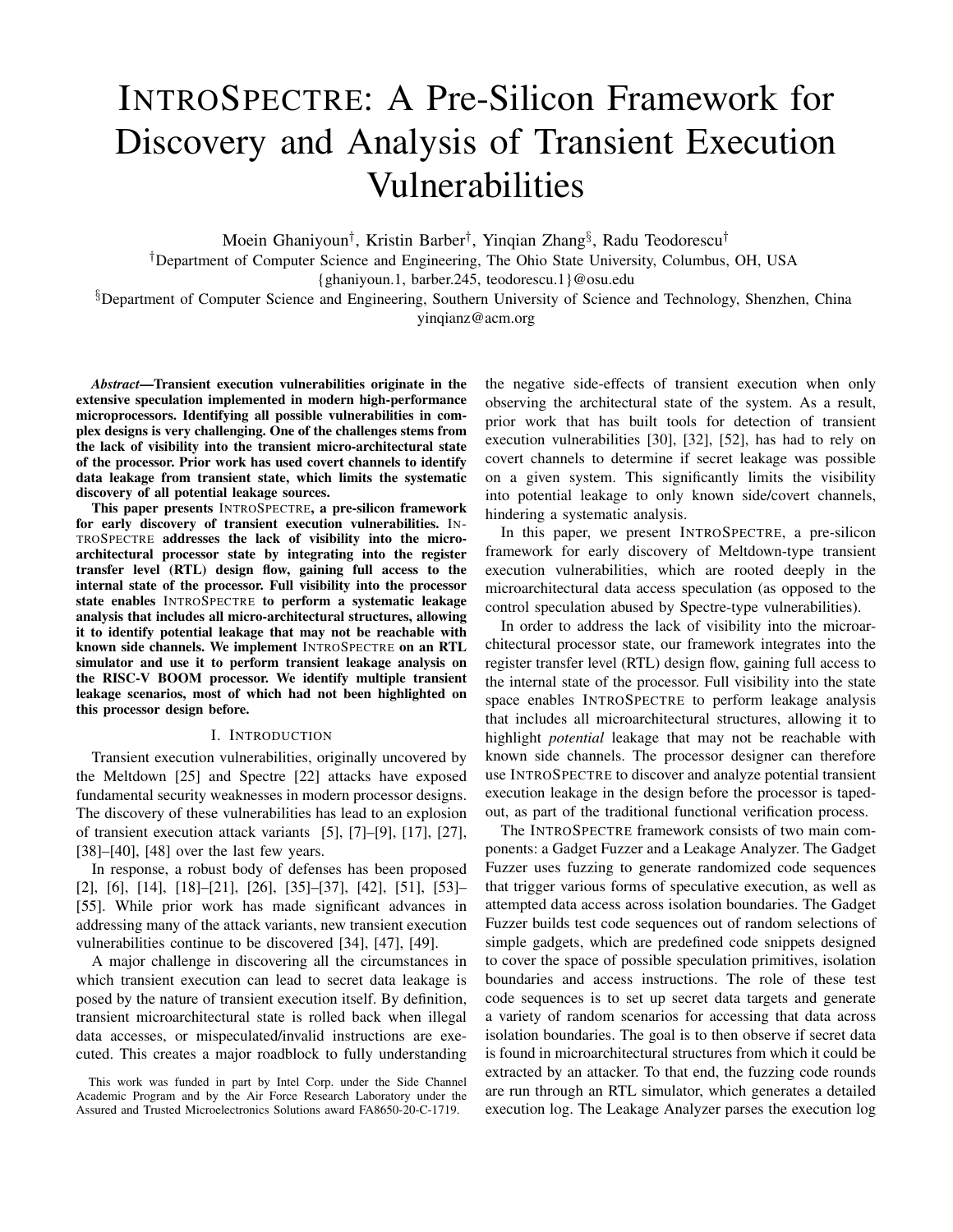and searches for leakage of secret data deliberately inserted in each fuzzing round. A detailed execution model constructed by the gadget fuzzer is used throughout the framework to assist with the code generation and leakage analysis.

We implement INTROSPECTRE on top of Verilator [1], an open-source RTL simulator and use it to analyze the RISC-V BOOM processor [10]. We discover potential leakage arising from incorrect handling of permissions checks in several cross-boundary accesses, or aggressive line-fill buffer (LFB) fill policies. We also find that the hardware prefetcher may exacerbate some forms of leakage. INTROSPECTRE identifies potential leakage in the physical register file, line-fill buffer and write-back buffer of the tested processor. Overall we discover 13 distinct, not previously documented, Meltdowntype transient leakage vulnerabilities in the target processor.

This paper makes the following contributions:

- Presents INTROSPECTRE, the first RTL-level framework for detection of transient execution vulnerabilities.
- Presents a methodology for feedback-driven fuzzing of test gadgets that increases the effectiveness of the generated test code.
- Implements INTROSPECTRE on top of Verilator, an opensource RTL simulator.
- Demonstrates the effectiveness of INTROSPECTRE by detecting multiple Meltdown-type vulnerabilities and potential leakage scenarios in the RISC-V BOOM processor.

The rest of this paper is organized as follows: Section II provides background on transient execution attacks and related work on exploit detection and synthesis. Section III outlines the threat model. Sections IV–VI present the INTROSPECTRE framework design. Section VII details the implementation and experimental methodology. Section VIII presents a number of use case scenarios for transient leakage detection and Section IX concludes.

#### II. BACKGROUND AND RELATED WORK

#### *A. Transient Execution Attacks*

Transient execution attacks can be categorized along two primary axes: (1) how transient effects are co-opted and, (2) the channel used to covertly communicate information. The second axis has mostly explored use of the cache hierarchy (occupancy, replacement metadata, coherence state); but others have shown it practical to utilize port contention and AVX instruction latency as well [3], [7], [39]. Attacks can then be further placed into three classes, based on the first axis:

(a) Metldown-type [25]: leverage transiently executed instructions in the shadow of a fault. The canonical example and namesake for this category, transiently executed instructions past a pending exception on on an illegal memory load. This type of permission-bypassing manifests when protection checks are performed in parallel to actual data accesses. Other examples include attacks abusing transient execution past an illegal register read, or past lazily cleaned register state upon a context-switch [5], [40].

- (b) Spectre-type [22]: leverage misprediction in the processor, such as the pattern history table, branch target buffer [57], return stack buffer [23], [27], or store-to-load forwarding [17], [28] to trigger the transient execution of instructions of interest to the attacker. Shared prediction mechanisms allow attackers to manipulate prediction outcomes across security boundaries, enabling the coercion of victim processes into executing down a selected transient path–ultimately leaking their own secrets through pre-determined disclosure gadgets.
- (c) Microarchitectural Data Sampling (MDS)-type [9], [47]: leverage in-flight data that is stored in fill and other buffers, and which is forwarded without adequate permission checks. Examples include RIDL [48], which found that if load and store instructions are ambiguous, some processors may speculatively forward data from the store buffer to the load buffer; ZombieLoad [38] that demonstrated line fill buffers are accessible by all logical CPUs and make no distinction between processes or privilege levels when forwarding data; CrossTalk [34] which revealed the ability to leak data from staging buffers shared across CPU cores; and CacheOut [49] that showed it is possible to select which data is leaked.

There are several cross-cutting factors across these axes which play a role in determining the success of attacks, such as the ability to affect speculation primitives, speculative window size achievable, latency of the chosen disclosure gadget, timing reference resolution and retention time of the covert channel. Defenses attempt to reduce or eliminate the feasibility of these factors, in order to minimize the likelihood of attack success.

## *B. Attack Mitigations*

Several approaches to defending against information leakage through transiently executed instructions have been proposed, both by industry and academia.

Industry responded to the initial disclosure of these exploits in 2018 with guidelines for application developers, which were essentially to insert serializing instructions directly after any vulnerable code sections to constrain speculation. Additionally, micro-code updates continue to be released by processor vendors as new vulnerabilities are disclosed, seeking to remedy sources of leakage in processor functionality where possible. For example, Intel provided a patch, along with system software support, to flush and disable shared branch predictor structures at runtime [19]. A comprehensive list of micro-code updates and security guidance can be found in Intel's Security Advisory portal [18]. Google engineers developed the *retpoline* [46] compiler-level steering scheme to isolate indirect branches. Kernel page table isolation (KPTI) [14] was integrated into the Linux kernel, which removed kernel page mappings from user-space and eliminated the ability to conduct Meltdown attacks.

Academia: the computer architecture community has advocated for modifications in processor design to enhance the security of transient execution. Solutions proposed have mostly followed two general protection schemes: (1) *invisible*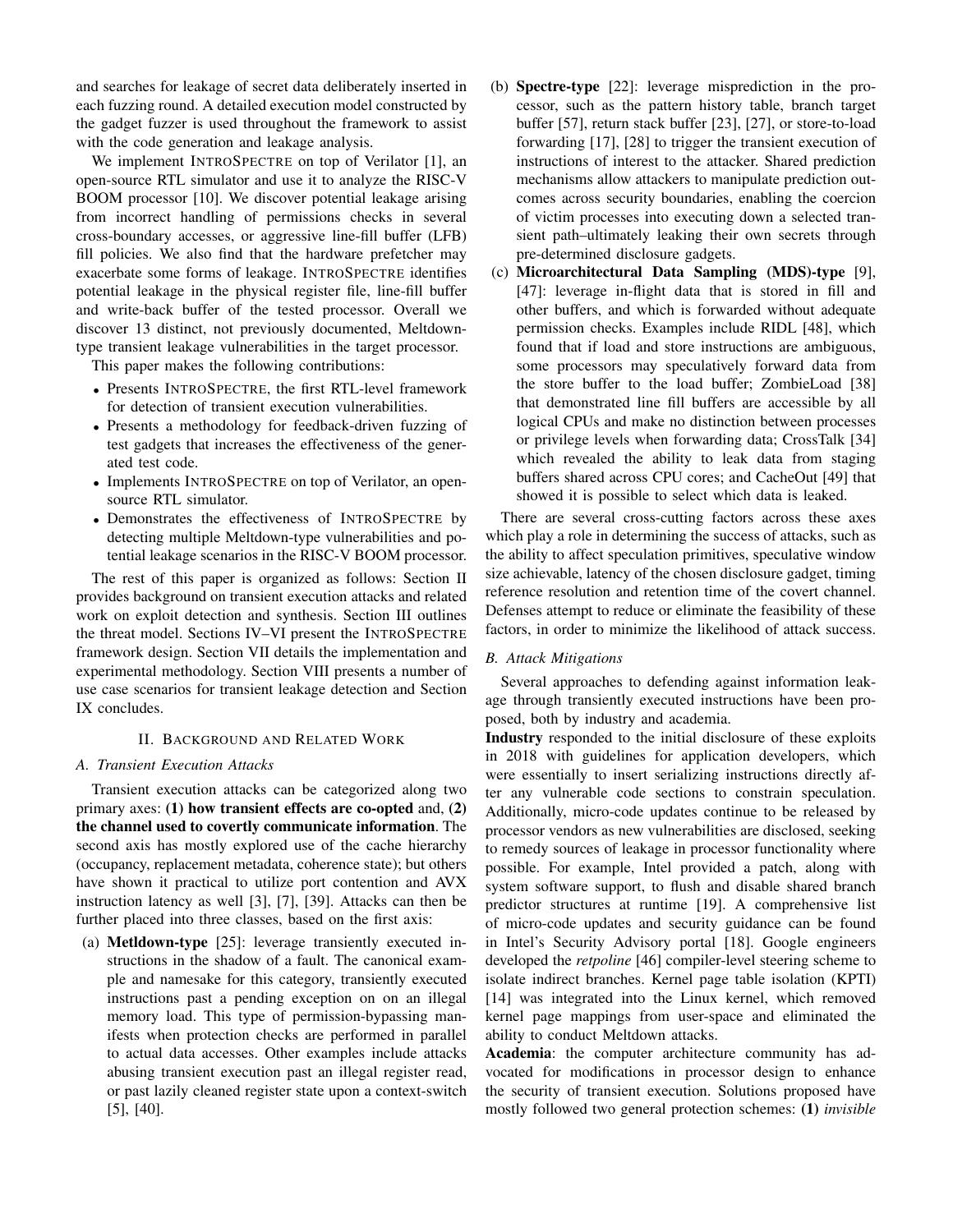*speculation* mechanisms–such as Invisispec [53], SafeSpec [20], Delay-on-Miss [36] and MuonTrap [2]–where microarchitectural state is hidden in dedicated shadow buffers while computing in a speculative shadow or undone following a misprediction, in the case of CleanupSpec [35]; (2) mechanisms *constraining* the use of speculative data from within the pipeline–such as SpecShield [6], STT [55], NDA [51], SDO [54] and DOLMA [26]–until data is no longer speculative. Other defenses require system software support, such as setting up cache partitions to isolate memory accesses across processes with DAWG [21]; or the annotation of secret data in ConTExT [37] and Context-Sensitive Fencing [42], which use taint-tracking to detect malicious gadgets and/or subvert the leaking of sensitive data.

#### *C. Exploit Detection and Synthesis*

Prior work has explored methods by which to synthesize unique transient execution exploits, as well as techniques to automatically detect vulnerabilities which allow for covert channel formation and transmission. Approaches taken so far include utilizing forms of fuzzing, formal analysis and information-flow tracking.

*1) Fuzzing-based Approaches:* Transynther [30] is aimed at discovering Meltdown-type attack variants by fuzzing seeds of known exploits, applying random mutations to various attributes associated with the faulty load and utilizing the cache as a covert channel in proving the existence of a leak. SpecFuzz [32] uses a dynamic testing methodology for discovering Spectre-type transient execution vulnerabilities. The tool simulates speculative execution in software by forcing the direct execution of all reachable code paths. Memory accesses that would otherwise be hidden are made visible to integrity checkers which can then identify potential disclosure gadgets. DifFuzz [31] fuzzes program inputs with the goal to discover side-channels. DifFuzz analyzes two copies of the same program, with different secret values but the same inputs. A cost metric is then computed based on the difference in side-channel measurements (resource usage, specifically, the number of instructions executed and memory footprint) between the two applications. SpeechMiner [52] leverages a fuzzing framework to identify Meltdown-type vulnerabilities in existing processors. Sequences of x86 instructions are constructed using templates and executed in a controlled environment. A cache-based covert channel is used to determine if vulnerabilities exist. ABsynthe [13] introduces a framework for finding contention-based side-channels by measuring the relative effects on timing between different instructions in real hardware and formulating an optimization problem based on the maximization of said effects.

*2) Formal Specifications:* Spectector [15] uses symbolic execution to automatically detect leaks from transient execution by verifying if speculatively executed instructions leak more than committed instructions. Checkmate [44] is a tool for exploit synthesis based on happens-before graphs, which encode microarchitectural events and event orderings. Relational model finding is applied to determine sets of edges which satisfy given constraints and represent the behavior of a specific exploit, from which actual exploit programs can be synthesized. UPEC [12] constructs 2-safety hardware properties by shaping formal definitions of security in the domain of transient execution attacks. The hardware properties are then checked to verify if the program is executed uniquely with respect to the secret.

*3) Limitations of Existing Frameworks:* Frameworks like SpeechMiner, Transynther, SpecFuzz or DifFuzz face the twin challenges of very limited microarchitectural implementation information and the lack of visibility into microarchitectural state. SpeechMiner, for instance, uses abstract implementation models that may be incomplete and could miss subtle behaviors. SpeechMiner also has to rely on covert channels to identify leakage. This means the source of the leakage has to be known or suspected, in order to be leaked by the covert channel. This significantly limits the possibility of discovering new leakage sources.

# *D. Hardware Verification*

*1) Information-flow Tracking:* Information-flow tracking mechanisms for hardware designs seek to capture the routes of sensitive data, through architectural [41] or gate-level structures, in order to verify the absence of exposure to an attack surface. SecVerilog [56] introduces a type system extension to the Verilog HDL, where information flow policies for a design can be specified and checked statically at compiletime. GLIFT [43] proposes an architecture able to track these flows at run-time. These approaches are effective at identifying a broad range of information leakage scenarios. However, they generally require the redesign of the target processors, with increased complexity, which may not be practical for all applications.

*2) Side Channel Analysis:* SVF [11] proposes a quantitative method to evaluate side-channel information leakage of a design by measuring the correlation of side-channel information patterns to the actual execution patterns. CSV [58] builds on top of SVF by limiting the scope of side channels to only cache side-channel attacks and improves the accuracy of the resulting metric. These approaches are targeted to side channel characterization and do not directly address the sources of transient execution leakage.

*3) Constrained Random Verification:* Constrained Random Verification (CRV) is a design verification method used widely in industry [29], primarily to verify functional correctness. CRV uses automatic generation of random input vectors that follow a set of pre-defined constraints. As the stimuli generation is done automatically, CRV can be especially useful in uncovering corner cases in large and complex designs. CRV can be incorporated in hardware description languages [16], [33] such as SystemC providing faster verification for designs modeled in higher levels of abstraction. In general, CRV methods do not rely on feedback-driven input generation.

INTROSPECTRE uses approaches similar to CRV to randomize test gadget parameters. However, CRV does not generally include a sufficiently-expressive feedback mechanism to guide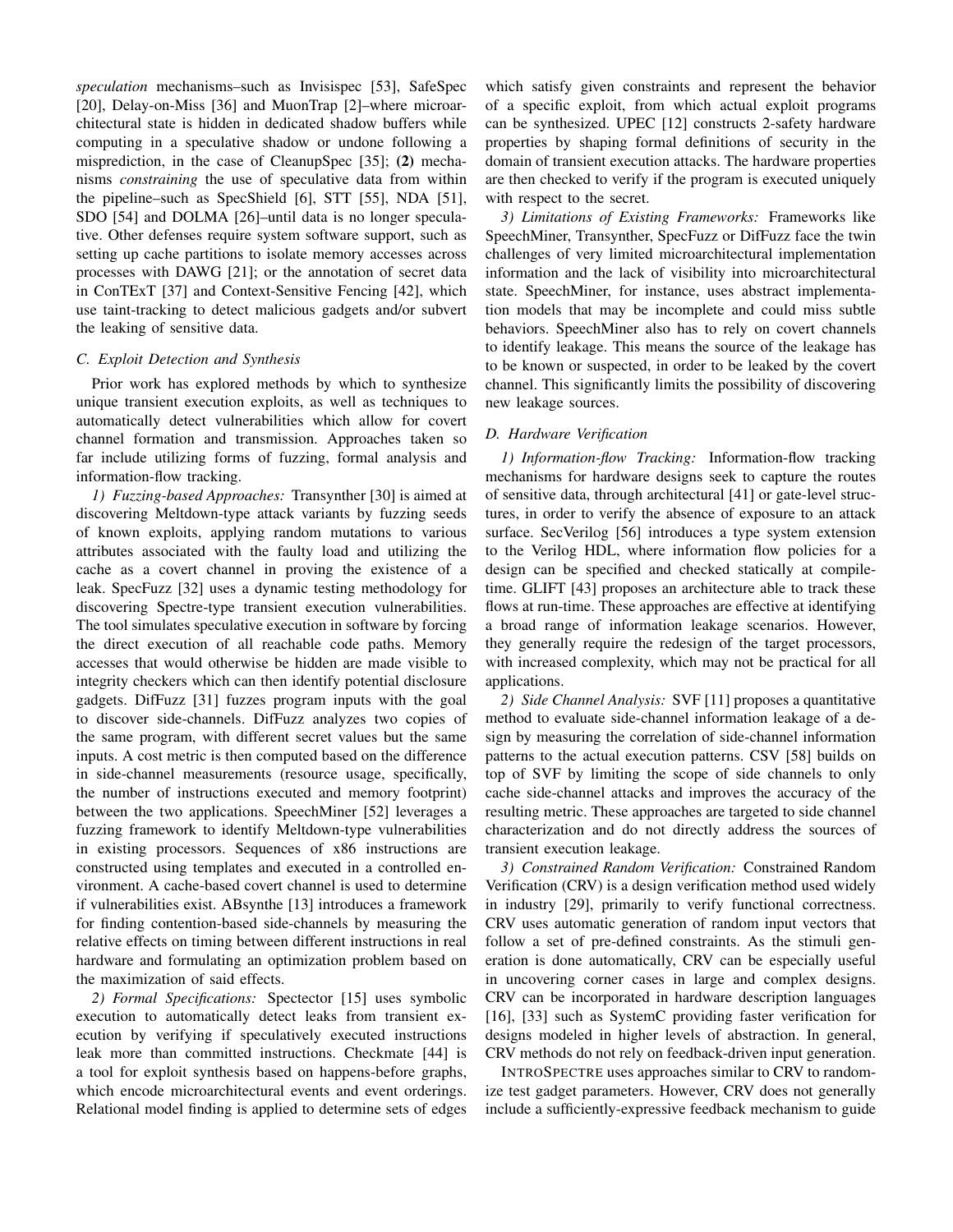

Fig. 1: High-level illustration of the INTROSPECTRE workflow. Framework includes two main components: a Gadget Fuzzer and a Leakage Analyzer. INTROSPECTRE is designed to run in conjunction with an RTL simulator.

input selection. INTROSPECTRE relies on a detailed execution model to generate highly relevant test sequences, rather than rely on random selection. Also, unlike CRV, INTROSPECTRE relies on more abstract building blocks (instructions and gadgets) for test generation rather than unit-level/ensemble of units-level testing. This level of abstraction allows INTRO-SPECTRE to expose leakage that requires complex softwareinitialized states, such as OS isolation boundaries, secret-value prefetching in various microarchitectural structures, etc. Other recent work [45] has also similarly observed the benefits of fuzzing-like approaches to hardware verification.

# III. THREAT MODEL

INTROSPECTRE targets transient execution vulnerabilities that can potentially leak data across isolation boundaries. We target Meltdown-type vulnerabilities, in which permission checks are lazily enforced relative to the data access. IN-TROSPECTRE is designed for pre-silicon verification and we assume access to the RTL implementation of the processor under test. We consider cases of potential leakage in which secret data that crosses isolation boundaries is found in microarchitectural structures while user-level code is executing.

#### IV. INTROSPECTRE FRAMEWORK DESIGN

Register-transfer level (RTL) representation is a low-level detailed implementation of a hardware design. An RTL design is sufficiently detailed to be synthesized and deployed into hardware. An RTL simulation uses the RTL representation of a design to produce a true and detailed simulation of the final hardware product. These simulations capture the precise timing and state of every single logic and memory element. They can therefore provide an accurate and very detailed representation of the runtime behavior of the hardware product. Unlike architectural simulations, which are approximations of a design's behavior, RTL simulations rely on the actual hardware implementation, and are therefore very accurate and detailed. RTL simulations can provide full visibility into the state of the processor and are therefore extensively used for functional debugging and testing in industry.

The INTROSPECTRE framework consists of two main components: The Gadget Fuzzer and The Leakage Analyzer (Figure 1). The gadget fuzzer (Section V) is responsible for generating stress test code sequences that use speculation primitives to attempt to access and leak privileged data. The test sequences are run through the RTL simulator, which generates a detailed execution log. The leakage analyzer (Section VI) is used to parse the RTL log to determine if secret leakage is possible. A detailed execution model (Section V-C) constructed by the gadget fuzzer is used throughout the framework to assist with the code generation and leakage analysis.

#### V. THE GADGET FUZZER

The primary role of the gadget fuzzer is to generate relevant test sequences that exercise a wide range of possible transient execution leakage scenarios. The gadget fuzzer borrows some of the principles of fuzzing-based test case generation, including feedback-based selection. In order to keep the test cases focused on transient execution vulnerabilities we use a set of predefined code gadgets designed to cover the space of possible speculation primitives, isolation boundaries and memory access instructions. The gadget fuzzer consists of three main components that work jointly to generate targeted test sequences: *Stress-Test Gadgets*, *Execution Model Generator* and *Secret Value Generator* (Figure 1). The gadgets are short code snippets that are combined by the fuzzer to generate leakage test sequences. An execution model is constructed in parallel with the test sequences and provides feedback to the fuzzer to ensure that the resulting test meets certain functionality requirements. This helps prune the very large space of possible test sequences by selecting the ones most likely to lead to useful outcomes.

Table I lists the gadgets we use in our INTROSPECTRE implementation on the RISC-V BOOM processor.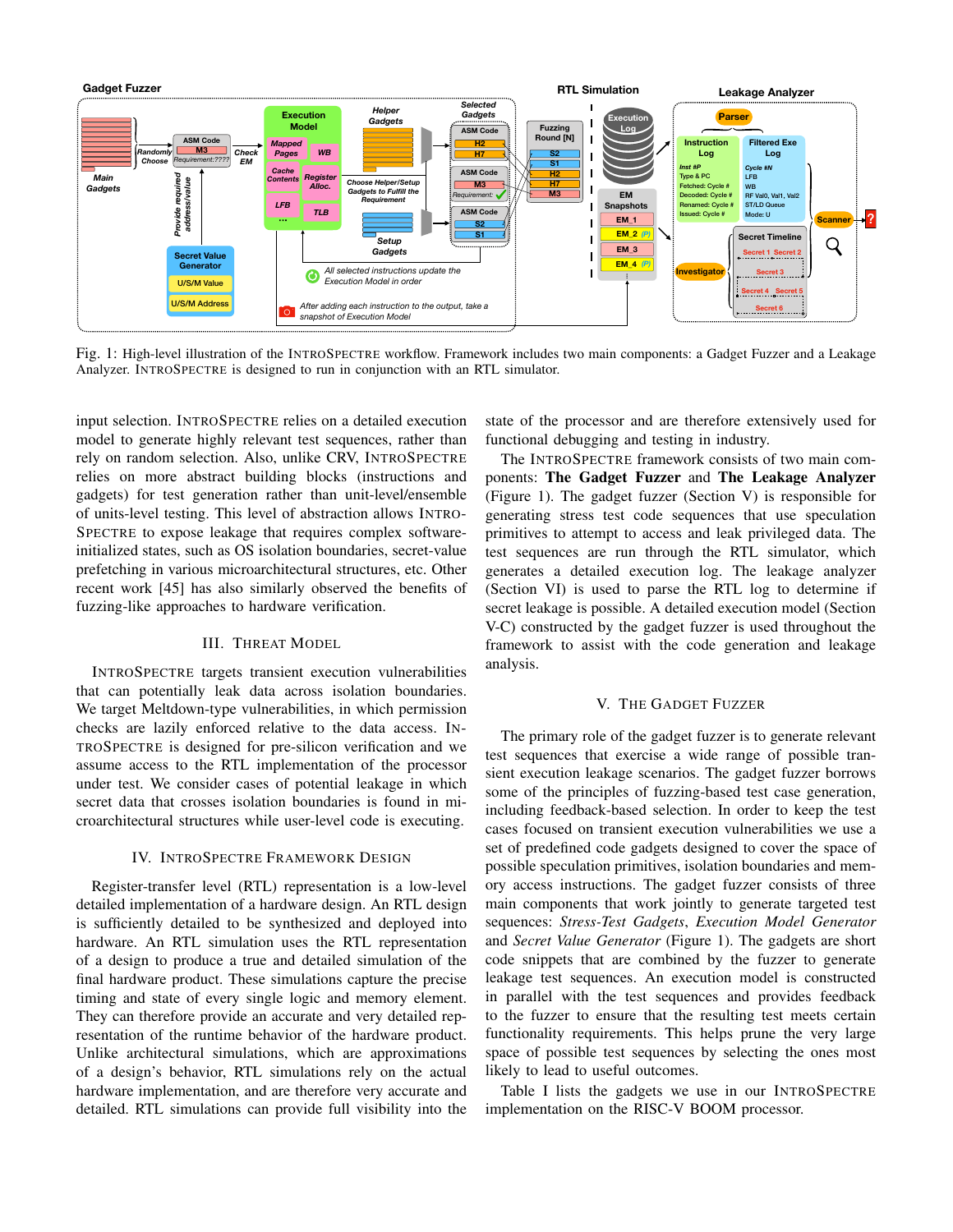|                 | <b>Main Gadgets</b>       | <b>Description</b>                                                                                                 | <b>Permutations</b> |
|-----------------|---------------------------|--------------------------------------------------------------------------------------------------------------------|---------------------|
| M1              | Meltdown-US               | Retrieve a value from supervisor memory while executing in user mode.                                              | 8                   |
| $\overline{M2}$ | Meltdown-SU               | Retrieve a value from a user page while executing in supervisor mode when SUM bit of sstatus CSR is clear.         | 8                   |
| $\overline{M3}$ | Meltdown-JP               | Jump to a user address and execute the stale value.                                                                | $\overline{16}$     |
| M <sub>4</sub>  | PrimeLFB                  | Prime line fill buffer (LFB) entries with known values from Secret Value Generator.                                | 8                   |
| M <sub>5</sub>  | <b>STtoLD</b> Forwarding  | Generate store and load instructions with overlapping addresses.                                                   | 256                 |
| M6              | <b>FuzzPermissionBits</b> | Test different combinations of permission bits for a user page. Each page table entry (PTE) has 8 permission bits. | 256                 |
| M <sub>7</sub>  | ContExeWritePort          | Create contention on execution units with the same write port.                                                     |                     |
| M8              | ContExeUnit               | Create contention on unpipelined execution units.                                                                  |                     |
| $\overline{M9}$ | RandomException           | Randomly choose an excepting instruction and execute it with a bound-to-flush method.                              | 10                  |
| M10             | TorturousLdSt             | Randomly generate loads and stores back to back from/to addresses that the processor has already interacted with.  | 16                  |
| M11             | AMO-Insts                 | Randomly execute one atomic memory operation (AMO) instruction.                                                    | 14                  |
| M12             | Load-WB-LFB               | Generates loads from values currently in write-back buffer or line fill buffer.                                    | 64                  |
| M13             | Meltdown-UM               | Retrieve a value from machine-mode protected memory (PMP) while executing in supervisor/user mode.                 | 8                   |
| M14             | ExecuteSupervisor         | Jump to a supervisor memory location and start executing instructions.                                             | $\overline{2}$      |
| M15             | ExecuteUser               | Jump to an inaccessible user memory location and start executing instructions.                                     | $\overline{2}$      |
|                 | <b>Helper Gadgets</b>     | <b>Description</b>                                                                                                 | <b>Permutations</b> |
| H1              | LoadImmUser               | Use Secret Value Generator to generate a user memory address.                                                      |                     |
| H2              | LoadImmSupervisor         | Use Secret Value Generator to generate a supervisor memory address.                                                |                     |
| H3              | LoadImmMachine            | Use Secret Value Generator to generate a machine memory address.                                                   |                     |
| H4              | <b>BringToMapping</b>     | Create a mapping for a user page with full permissions.                                                            | $\overline{8}$      |
| H <sub>5</sub>  | <b>BringToDCache</b>      | Load a memory location to the data cache through bound-to-flush load.                                              | 8                   |
| H6              | <b>BringToInstCache</b>   | Load a memory location to the instruction cache through bound-to-flush jump.                                       | $\overline{2}$      |
| H7              | Start/FinishDummyBranch   | Create dummy branches where all instructions in between are going to be squashed.                                  | $\overline{8}$      |
| H8              | SpecWindow                | Open speculative windows of different sizes.                                                                       | $\overline{4}$      |
| H9              | DummyException            | Raise an exception to change the execution privilege in order to execute a setup gadget.                           |                     |
| H <sub>10</sub> | Long/ShortDelay           | Insert variable delays in before execution of main gadgets.                                                        | 4                   |
| H11             | FillUserPage              | Fill a user page with data values that correlate with the page's address.                                          | 8                   |
|                 | <b>Setup Gadgets</b>      | <b>Description</b>                                                                                                 | <b>Permutations</b> |
| S1              | ChangePagePermissions     | Modify user pages permissions bits as needed for the main gadgets.                                                 |                     |
| $\overline{S2}$ | <b>CSRModifications</b>   | Modify supervisor/machine CSRs for the main gadgets.                                                               |                     |
| S <sub>3</sub>  | Fill/FlushSupervisorMem   | Fill/Flush supervisor memory pages (4KB) with values generated by Secret Value Generator.                          |                     |
| $\overline{S4}$ | Fill/FlushMachineMem      | Fill/Flush machine-only memory pages (4KB) with values generated by Secret Value Generator.                        |                     |

TABLE I: INTROSPECTRE gadget types with a brief description of their intended functionality. Permutations indicates the number of distinct variants available for each gadget.

## *A. Stress-Test Gadgets*

We use simple gadgets as the building blocks for the stress test code sequences. We use gadgets as an input to the Fuzzer, rather than individual instructions in order to keep the space of possible test outputs focused. However, to increase test entropy, these gadgets are randomly selected and assembled in random order by a Fuzzer module. In addition, each gadget has multiple parameters that are randomly set by the Fuzzer. INTROSPECTRE uses three types of gadgets to construct test sequences: Main Gadgets, Helper Gadgets and Setup Gadgets.

Main Gadgets represent the core of the leakage test sequences. They include speculation primitives and data access instructions. Many gadgets are based on known attacks, while others are added to ensure all documented speculation primitives are covered. In the current implementation of IN-TROSPECTRE we focus on Meltdown-type vulnerabilities, in which secrets are leaked across various isolation boundaries. The speculation primitives we target are primarily exceptioncausing instructions.

While several of the main gadgets are generated based on known transient execution attacks, others are intended to exercise different speculation primitives and isolation boundaries, even if no clear leakage channel can be defined a priori. This is achieved by gadgets such as *FuzzPermissionBits* (M6 in Table I) in which the fuzzer randomly changes the permission bits of target pages, while performing different loads and stores to these pages. This approach can help reveal novel transient

execution vulnerabilities by exercising uncommon accesses and isolation primitives. INTROSPECTRE can identify potential leakage of "secret" data in microarchitectural structures, without having to include a leakage channel in the test sequence. This allows the framework to highlight *potential* leakage that may not yet have a known leakage channel.

Gadgets are designed to be composable and allow for data communication, where the output of one gadget becomes the input of another. In addition, multiple gadgets can be composed to execute together within the same speculation window. The execution model is used to ensure gadgets communicate through memory or registers, and to estimate the effect of the gadgets' execution on the architectural and microarchitectural state of the system.

The main gadgets represent the core of the speculation primitive and access instructions. In order to create a variety of conditions under which secret leakage can be observed, additional helper gadgets are needed. For example, for a simple *Meltdown-US* gadget (M1 in Table I) the intended behavior is to load a secret value from supervisor memory while the code is running in user mode. The main gadget itself consists of a single load instruction. However, certain microarchitectural conditions are required for each main gadget to execute as intended. For the *Meltdown-US* gadget, a known secret value stored in a known supervisor memory location is needed.

Helper Gadgets are used to establish the predefined conditions needed by the main gadgets to work as intended. For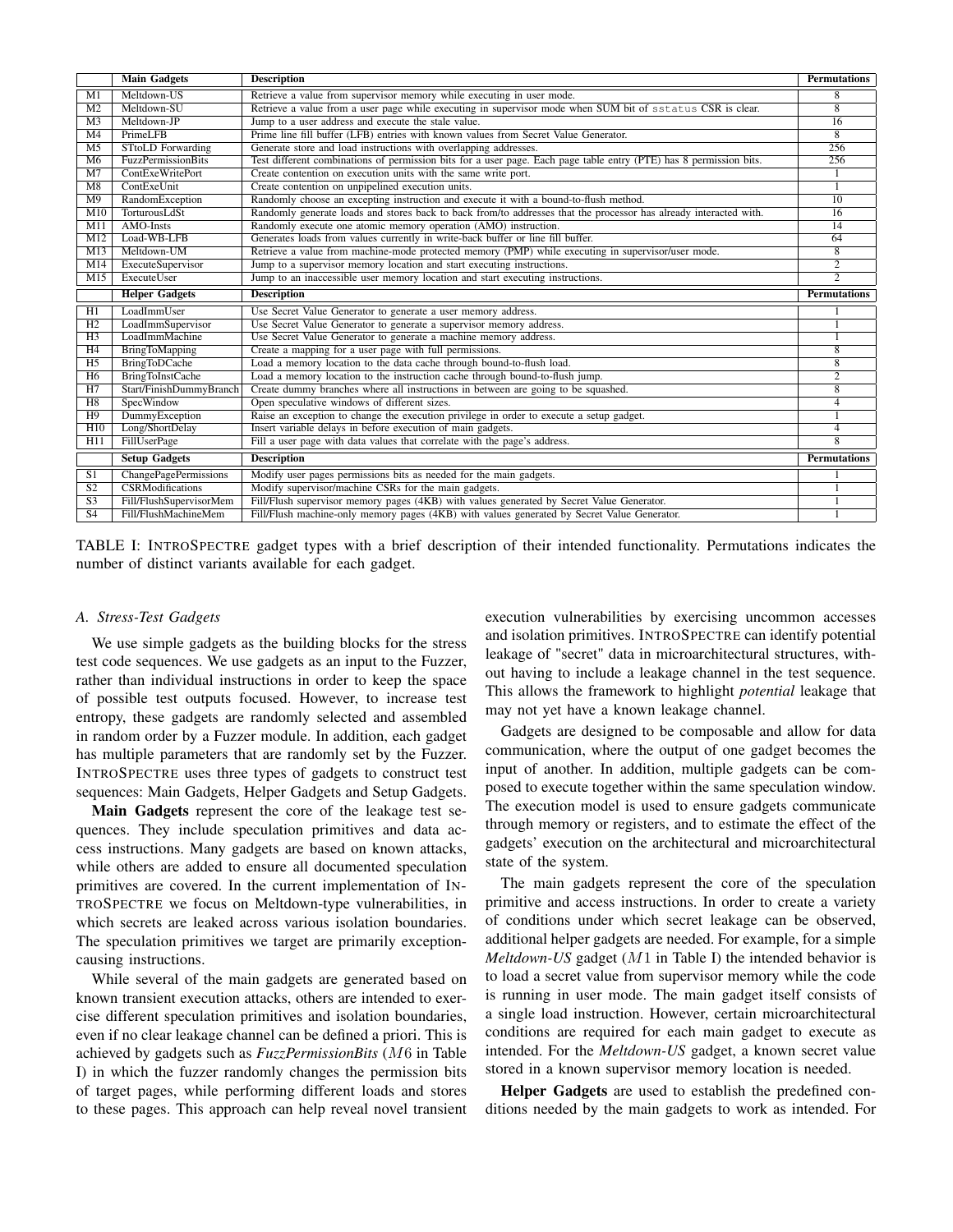example, for Meltdown-US another requirement is that the target supervisor address should be present in L1 data cache. A helper gadget, *BringToDCache* (H5), is constructed to prefetch the required memory location in the cache. However, the required memory address will not be available in L1 data cache immediately after executing this helper gadget. The fuzzer uses the Long/Short Delay  $(H10)$  helper gadget to make sure the data is cached in the L1 data cache before the *Meltdown-US*  $(M1)$  gadget is executed.

Setup Gadgets are responsible for setting up the needed architectural/microarchitectural state for the main gadgets in supervisor/machine mode. Unlike helper gadgets, which run in user mode, setup gadgets are intended to prime the system with state that can only be changed in supervisor/machine mode. For example, we implement a simple *ChangePagePermissions* (S1 in Table I) gadget that assigns permissions to a target page. This gadget is preceded by a gadget that deliberately raises an exception in order to elevate the execution privilege to supervisor mode. The fuzzer inserts setup gadgets like *ChangePagePermissions* in the exception handler code where they will be executed with supervisor privileges. After the exception is handled and the setup code executes, control is returned to the main gadget in the test sequence.

In Listing 1 we show an example fuzzing round that includes all three types of gadgets combined to replicate the Meltdown-US behavior. First, a supervisor page is populated with secrets corresponding to its address by executing *S3* setup gadget in supervisor mode. Next, a random address is chosen from this page using *H2* helper gadget and then *H5* gadget is executed to bring the supervisor secret into the L1 data cache and also update the TLB with the new mapping. *H5* helper gadget utilizes a long-latency chain of dependent divide instructions to delay branch resolution providing enough time for the subsequent load to perform address translation and secret prefetching before being flushed from the pipeline. Now, we have the supervisor secret in the LFB and the next step is to use *H10* to wait for the secret to propagate into the L1 data cache. Finally, the *M1* main gadget retrieves the data from the cache. In order to suppress the page fault exception raised by this illegal access, the load instruction (*M1*) can be placed behind a mispredicted branch (*H7* helper gadget).

The decision to include setup gadgets and helper gadgets is based on the state of the execution model. For instance, after the main gadget *M1* is selected, the fuzzer checks *M1*'s list of requirements against the current state of the execution model. If kernel\_addr is not present in the L1 Data Cache model, the fuzzer selects one of the prefetching gadgets (in this example *H5*) to execute before *M1*.

#### *B. Secret Value Generator*

The INTROSPECTRE fuzzer uses a secret value generator to produce memory addresses and populate them with "secret" data values that can be later observed in the execution log. Having memory pages with different privileges populated with known "secret" data helps the leakage analyzer identify potential leakage by searching the log for those values. These

```
// Setup Gadget
    //S3 (Populate kernel page with secrets)
   memset(KernelPage_X, Secret_X, 4096);
4
5 // Helper Gadget
    //H2 (Choose a random address)
   7 kernel_addr = random(KernelPage_X, Kernel_Page_X
     + 4096)
8
   //H5 (Prefetch secret data into L1D$/TLB)
   x = y / z // dependent divide insts to delay
    branch resolution
11 Z = V / X12 y = y / z13 if (y < N) // mispredicted branch on 'y' value
14 load(kernel_addr)
15
16 //H10 (Wait for the data to arrive in L1D$)
17 NOP * 8
18
19 //H7 (Mispredicted branch to hide exception.)
20 X = X / Z21 if (x < N)
22 //Main Gadget (M1)
23 load(kernel_addr) // load supervisor secret
```
Listing 1: Meltdown-US gadgets.

secret values are generated as a function of the address where they will be stored. If the leakage analyzer finds one of the secret values in the execution log, it can identify the memory location where the leaked data originated. Using the execution model the analyzer can then identify which instruction was the potential source of the leakage and flag it for further analysis.

# *C. Execution Model*

The INTROSPECTRE fuzzer includes an execution model designed to assist gadget selection, instruction generation and leakage analysis. One of the key design challenges for our framework was how to prune the very large space of possible test code that the fuzzer can generate. To this end, we designed a novel approach to guide the fuzzing code generation that relies on an execution model to predict the behavior of the fuzzed code. The execution model guides the intelligent selection of gadgets and gadget parameters to make the code generated for each fuzzing round more likely to exercise useful paths.

The execution model provides an estimate of the microarchitectural state of the processor gradually constructed by the fuzzer as new gadgets are selected for a given fuzzing round. For each instruction or group of instructions that the fuzzer adds to a fuzzing round, the execution model records the expected effects on the microarchitectural states of the processor.

The execution model works similarly to a simple microarchitectural simulator. As Figure 1 shows, the model keeps track of the state of multiple architectural and microarchitectural elements, including mapped pages, register allocation, cache and TLB contents, etc. For each instruction added to the test code, the execution model is updated by estimating the effects of that instruction. For example if the fuzzer adds a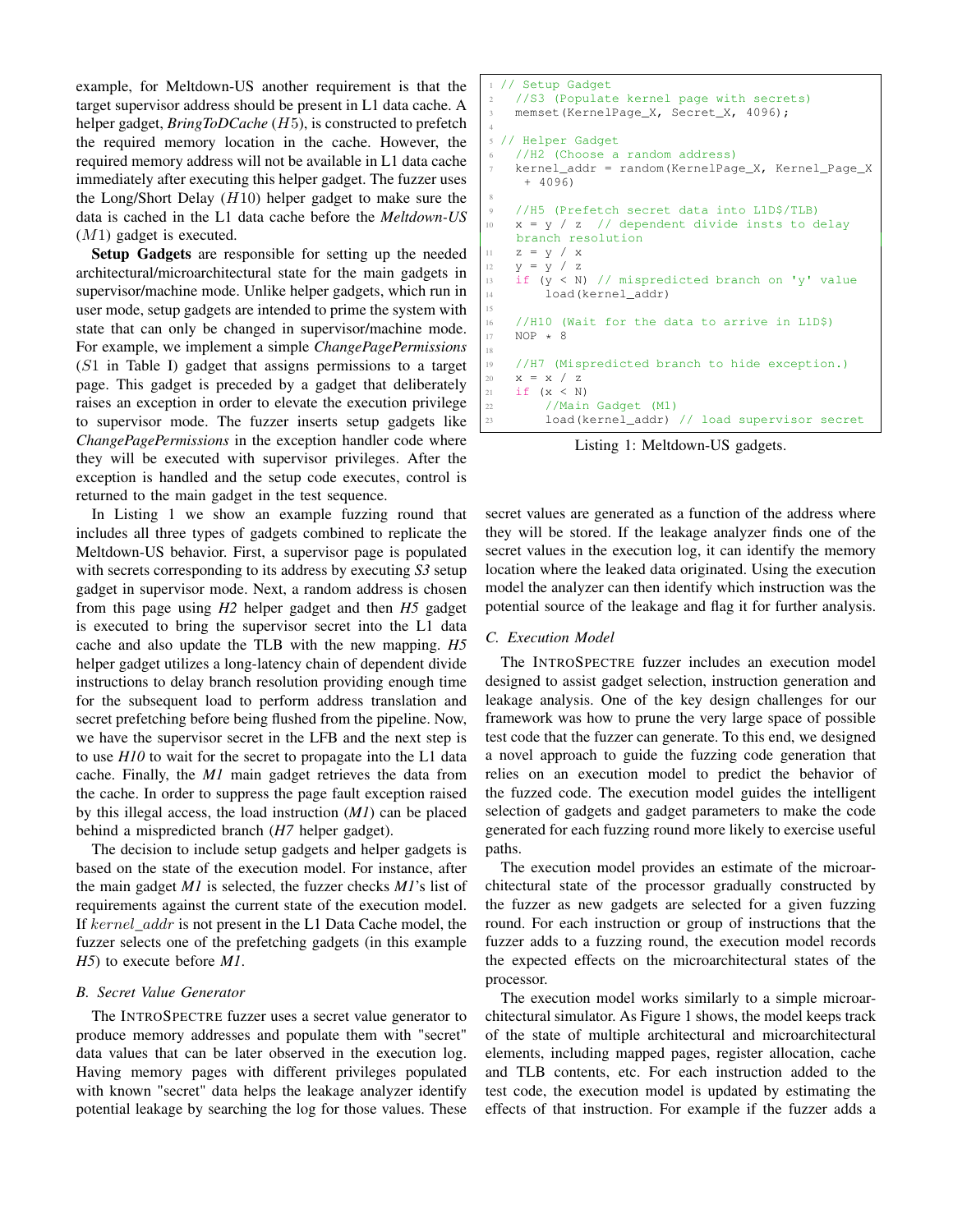

Fig. 2: Execution model snapshots record expected microarchitectural state after each instruction.

Load instruction, its address is also added to a list of cached addresses, along with all other addresses residing in the same cache line. The contents of the TLB and Line Fill Buffer are also updated.

This information is used by the fuzzer to determine if certain requirements for the main gadgets are met. Based on this analysis the fuzzer may choose to add setup or helper gadgets to the code. Let's consider a scenario in which a main gadget M relies on certain values to be in the cache in order to perform as designed. After adding  $M$  to the test code, the fuzzer checks the execution model to determine whether the targeted address is on the list of cached addresses. If it is not, the fuzzer chooses a helper gadget that will attempt to prefetch the needed data into the cache. This feedback helps the fuzzer generate test code that is more likely to reveal interesting leakage cases with fewer fuzzing rounds.

*1) Interface with the Leakage Analyzer:* The Execution Model is used by the Leakage Analyzer to assist with identifying secret leakage. For example, the execution model captures the secret values that need to be looked up in the RTL execution log. If a secret value is found, the model assists with tracing that value back to the source instruction. The execution model state for a fuzzing round is stored as a series of snapshots of the microarchitectural state of the system after each instruction, **EM\_1** - **EM\_N** in Figure 2.

The more relevant snapshots are tagged with special labels for easier identification. For instance the execution model uses permission change labels *(P)* to tag instructions that follow permission changes to user pages. The Leakage Analyzer generates permission change snapshots (**EM\_P\_1** - **EM\_P\_M**) to determine the sections of the RTL execution log during which illegal accesses may cross isolation boundaries and the log should be monitored for secret leakage.

# *D. Test Code Generation*

The INTROSPECTRE fuzzer generates randomized test code sequences that can be executed on an RTL representation of a processor. The code generation process is illustrated in Figure 3. In the first step, the fuzzer randomly chooses one of the main gadgets  $(M3)$ . The main gadgets include a specification of the microarchitectural state expected by the gadget, if any. An execution model is generated for gadget M3 and the



Fig. 3: Generating a fuzzing round from multiple gadgets.

requirements of the gadget are checked against it. Note that the gadget's requirements could be satisfied by the execution of other earlier gadgets in the test code. If the check fails, the fuzzer chooses helper/setup gadgets designed to satisfy the missing requirements  $(H2 \text{ and } H5)$ . The execution model is augmented to include the new gadgets. The process is repeated N times and a new randomly chosen main gadget is added to the code sequence in each iteration. The idea behind including multiple main gadgets in the same code sequence in random order is to increase the entropy of the fuzzing code by creating complex interactions between gadgets. The value of N controls the number main gadgets and therefore the complexity of each fuzzing round.

#### VI. THE LEAKAGE ANALYZER

Each fuzzing round is executed on an RTL simulator augmented to generate a detailed, cycle-level execution log that includes the state of all architectural and microarchitectural storage structures. A Leakage Analyzer module is used to parse the RTL log to identify potential leakage. In addition to the RTL log, the Leakage Analyzer also uses the execution model corresponding to the same fuzzing round. The analysis process consists of three main steps. The first step is to analyze the list of EM snapshots to establish timelines during which values can be considered secrets. This helps exclude legal accesses as well as priming code in which secret values are being set up. The second step is to parse the RTL simulation log to extract all the cycles in which the processor ran in user mode. Finally, the relevant sections of the execution log are searched for all secret values specified in the execution model.

An Investigator module parses the execution model to identify secret values that were generated by the fuzzer, as well as establish liveness timelines during which the presence of these values in the RTL log can be considered potential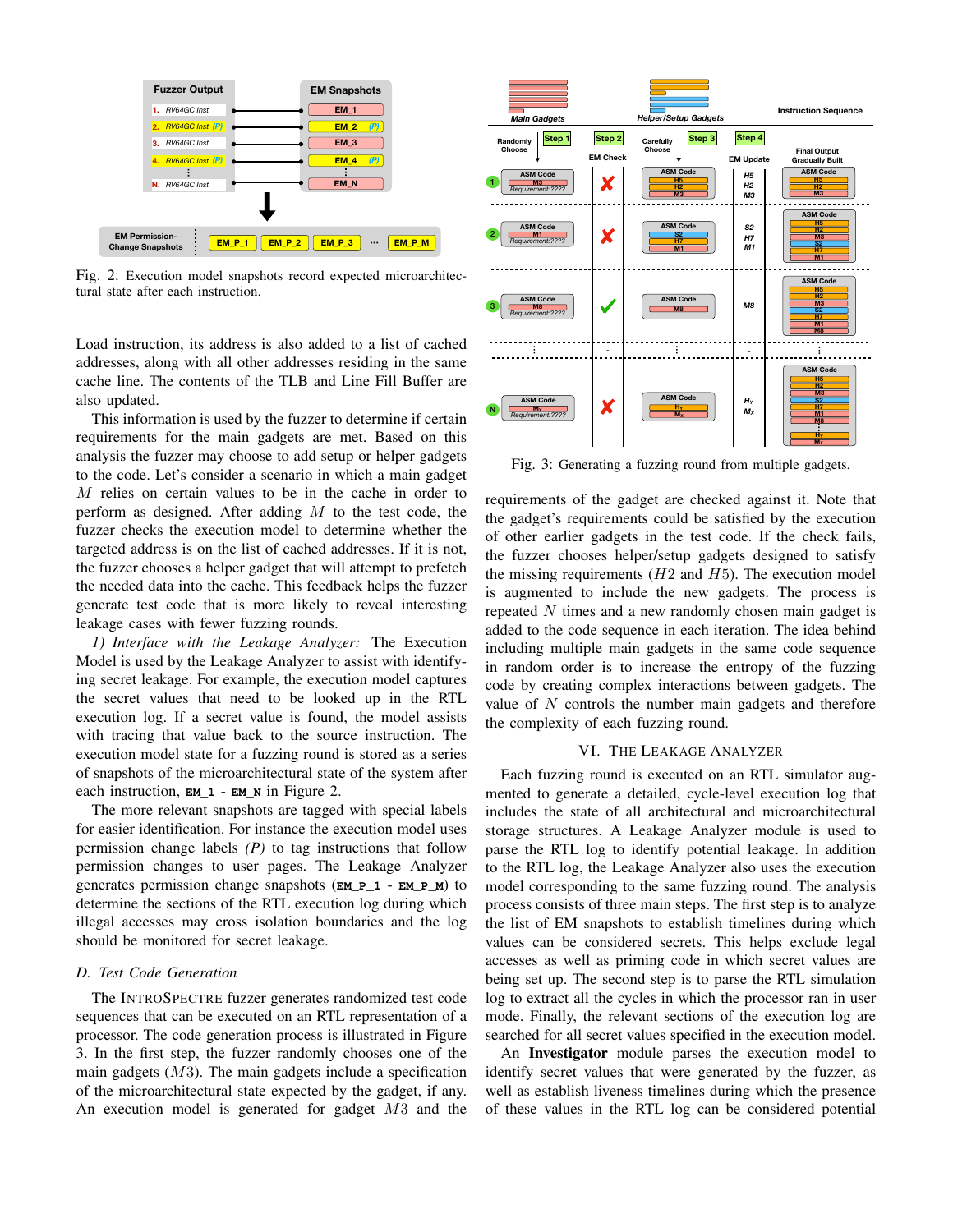

Fig. 4: The Investigator module identifies secrets and their liveness in each fuzzing round.

leakage. The Investigator examines the mapped pages dictionary in each permission-change snapshot. This dictionary records the addresses of mapped user pages along with their permission bits. The investigator extracts these mappings from each EM snapshot (as shown in Figure 4) and creates a keyvalue pair for each EM permission-change snapshot. The key is the permission-change label used by the fuzzer to track a permission change event in the log. The value is the list of secrets that will be "live" in the next section of the log.

The list of secrets associated with each permission change label is inferred from the permission bits of mapped user pages, and the secret values stored in those pages. For example, in Figure 4 we show that after Label\_1, the user permissions of page 0x3000 changes from **xwrv** to **x--v** which means the user loses read/write permissions. The Investigator adds all secret data values (**0x3a3a**) stored in page 0x3000 to the secret list for the section of the log spanning from Label\_1 to Label\_2. A permissions change to page 0x4000 similarly adds a secret from that page (**0x4a4a**) after Label\_2.

Finally, the Investigator maps the labels to program counter (PC) values in the test sequence binary, to generate (PC-Secret) pairs. Note that the secret timeline is only needed for values residing in user pages. Supervisor/machine memory values are considered secrets throughout the entire fuzzing round execution, while in user mode.

A Parser module processes the raw RTL simulation log, which includes the content of all the microarchitectural structures at cycle granularity. The Parser generates two separate files, as shown in Figure 5: The Filtered Execution Log is simply a pruned version of the main RTL log which excludes the machine/supervisor mode execution. The Instruction Log is a timing record for each dynamic instruction executed in the fuzzing round. It includes the cycle number in which each instruction is fetched, decoded, issued, etc. This information helps the Leakage Analyzer track instructions responsible for potential leakage.

A Scanner module uses the annotated execution model to search the Filtered Execution Log for leakage, as illustrated



Fig. 5: The Parser module processes the main RTL log in preparation for the leakage analysis.



Fig. 6: The Scanner module searches the RTL log for secrets identified and tagged by the Investigator.

in Figure 6. The list of (PC-Secret) pairs is used to identify the sections of the execution log to scan for each secret value. For each user-space secret value, only the sections of the log executed while the value was secret are scanned. For supervisor/machine values the entire log is searched since those values should always be inaccessible from user space. If a secret value is found in a microarchitectural structure, the Leakage Analyzer traces that value back to the producing instruction and flags it as potential leakage. The list of potential leakage sources and the microarchitectural units where leakage was observed are included in the INTROSPECTRE report.

#### VII. IMPLEMENTATION AND EVALUATION METHODOLOGY

We evaluate INTROSPECTRE on a system-on-chip design generated through the Chipyard framework [4]. Chipyard includes Chisel, a high-level hardware generation language, as well as a compiler and toolchain to translate Chisel designs into the FIRRTL intermediate representation, which is then elaborated into Verilog. Particularly of interest to INTROSPEC-TRE is the printf synthesis feature in Chisel. Components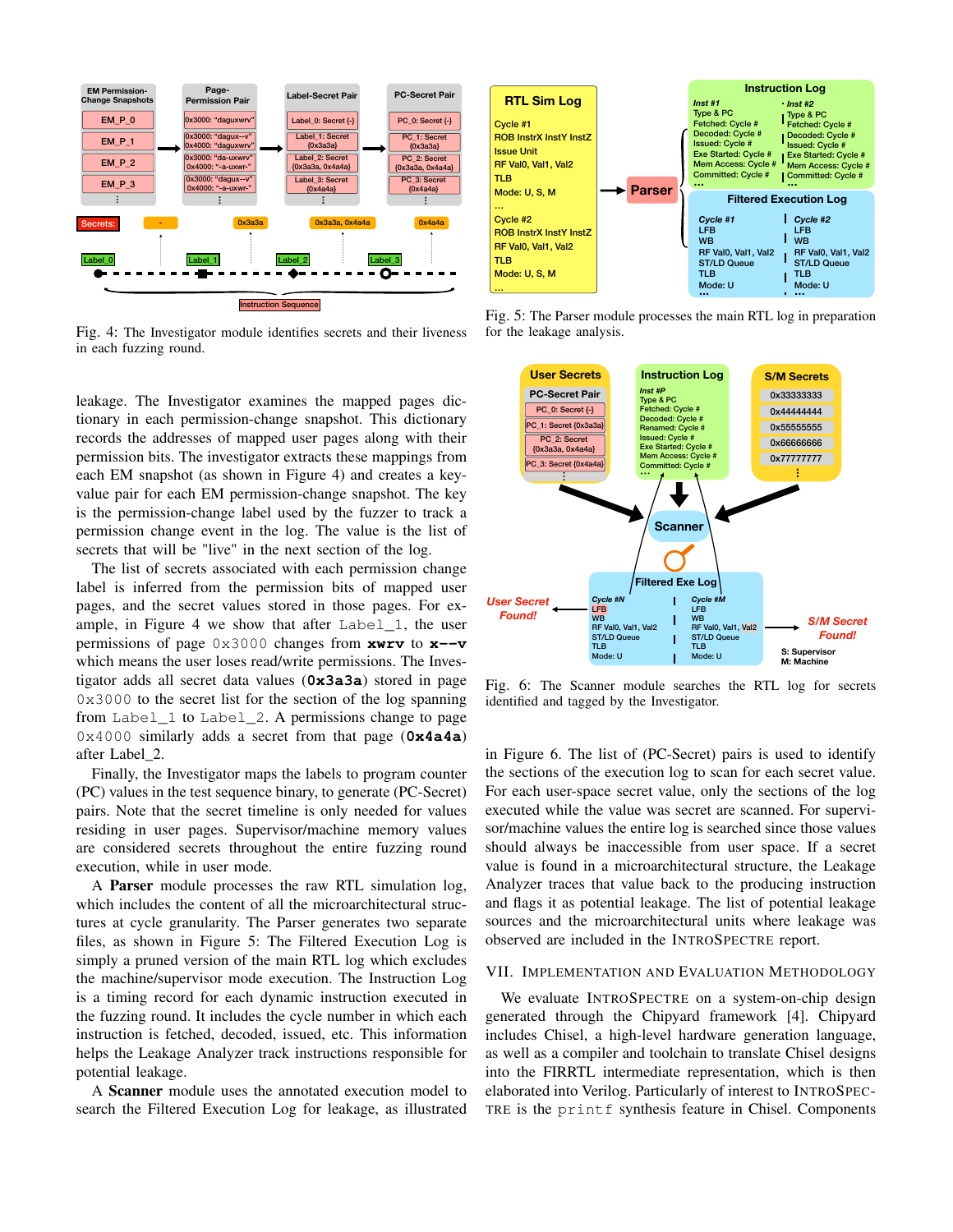defined at higher levels of abstraction can have their state logged, where these statements are automatically carried along through elaboration. This allows for microarchitectural state tracing at cycle granularity.

We implement INTROSPECTRE on top of Verilator, an opensource RTL simulator which converts Verilog code to a cycleaccurate behavioral model in C++ or SystemC. We use the RISC-V BOOM (Berkeley Out of Order Machine) (v2.2.3) as a target for transient leakage analysis. Detailed configuration parameters for the BOOM SoC are included in Table II.

| <b>Core Configuration</b> | <b>Parameter Value</b>                     |  |  |  |  |  |  |  |
|---------------------------|--------------------------------------------|--|--|--|--|--|--|--|
| # Core                    |                                            |  |  |  |  |  |  |  |
| Fetch/Decode Width        | 4/1                                        |  |  |  |  |  |  |  |
| # ROB Entries             | 32                                         |  |  |  |  |  |  |  |
| # Int Physical Regs       | 52                                         |  |  |  |  |  |  |  |
| # FP Physical Regs        | 48                                         |  |  |  |  |  |  |  |
| # LDq/STq Entries         | 8                                          |  |  |  |  |  |  |  |
| Max Branch Count          | $\overline{4}$                             |  |  |  |  |  |  |  |
| # Fetch Buffer Entries    | 8                                          |  |  |  |  |  |  |  |
| <b>Branch Predictor</b>   | Gshare(HisLen=11, numSets=2048)            |  |  |  |  |  |  |  |
| L1 Data Cache             | nSets=64, nWays=4, nMHSR=4, nTLBEntries=8  |  |  |  |  |  |  |  |
| L1 Inst. Cache            | nSets=64, nWays=4, nMHSR=4, fetchBytes=2*4 |  |  |  |  |  |  |  |
| Prefetching               | Enabled: Next Line Prefetcher              |  |  |  |  |  |  |  |

TABLE II: BOOM core configuration parameters.

Test cases generated by INTROSPECTRE build on existing infrastructure in Chipyard for unit test creation, used in verifying functional correctness of individual assembly instructions. This infrastructure, riscv-tests, provides a testing environment enabling system support through a minimalist operating system kernel tasked with bootstrapping the processor, setting up virtual memory and exception handlers. This efficient testing environment makes running many test rounds practical with execution times on the order of minutes. All tests are run on a machine equipped with an Intel Xeon E5-2440 2.40GHz CPU, 32GB of RAM, running RHEL 7.9. As shown in Figure 1, INTROSPECTRE consists of three phases: 1) Gadget Fuzzer (Instruction sequence generation, EM snapshots, binary compilation), 2) RTL Simulation (Verilator simulator) and 3) Analyzer (Investigator, Parser and Scanner). Table III shows the average wall-clock time for each phase, as well as total time for an average fuzzing round.

| <b>INTROSPECTRE Module</b> | <b>Execution Time</b> |  |  |  |  |  |  |
|----------------------------|-----------------------|--|--|--|--|--|--|
| Gadget Fuzzer              | 3.71s                 |  |  |  |  |  |  |
| RTL Simulation             | 206.53s               |  |  |  |  |  |  |
| Analyzer                   | 31.57s                |  |  |  |  |  |  |
| Total                      | 241.81s               |  |  |  |  |  |  |

TABLE III: Average wall-clock execution time for one fuzzing round.

The majority of test cases consider a threat model with user/supervisor privilege escalation/de-escalation with respect to data accesses. However, we also consider cases of machine privilege escalation, specifically, violating the security guarantees of the Keystone [24] trusted execution environment.

# VIII. LEAKAGE CASE STUDIES

In this section, we discuss empirical findings of INTRO-SPECTRE which demonstrate its efficacy in discovering po-

tential information disclosure. We categorize results according to the nature of the potential leakage source, or *leakage scenario*, and present various case studies which surface these leakage scenarios. We describe each case study in terms of the isolation boundary bypassed, conditions required to trigger the targeted speculation primitive and helper gadgets incorporated to satisfy said requirements.

Table IV lists all the transient leakage cases and other isolation boundary violations identified by INTROSPECTRE. We categorize our findings across three classes: **R-Type**: secret values in both physical register file (PRF) and line fill buffer (LFB), L-Type: secret values in LFB only, and X-Type: miscellaneous, control-flow oriented.

# *A. R-Type Leakage Case Studies*

R-type leakage scenarios include fuzzing rounds where sensitive data values can be found in both the physical register file and line-fill buffer entries. We detail test cases assembled with INTROSPECTRE exhibiting these characteristics.

*1) R1, Supervisor-only Bypass:* The *R1* case study triggers lazy handling of a faulty load to bring supervisor data into the register file and/or LFB, allowing user-mode instructions to access supervisor-owned data. *R1* was found with INTRO-SPECTRE by combining the  $M1$  main gadget and fulfilling its requirements with the assistance of the S3 setup gadget and the H5 helper gadget, which fill supervisor pages with secrets and prefetch the secret data into the L1 data cache, respectively. The behavior of *R1* is reminiscent of the original Meltdown exploit.

*2) R2, User-only Bypass:* The *R2* case study is similar to *R1*, but the isolation boundary crossed is instead supervisorto-user. Normally, accessing a memory location mapped to a lower privilege while running in a higher privilege mode is not strictly illegal. However, by clearing the access bits in the sstatus CSR (RISC-V configuration register) with the S2 setup gadget, the supervisor's access to user pages is no longer permitted. Here again, similar to *R1*, despite raising a page fault exception, the memory access is performed and data is brought into the RF or LFB. H11 and H5 helper gadgets are used to fill user pages with secrets and bring the user data into the cache. The M2 main gadget then accesses user mapped memory while in supervisor mode.

*3) R3, Machine-only Bypass:* Describing the *R3* case study necessitates an explanation of the physical memory protection mechanisms in RISC-V and the Keystone trusted execution environment. Keystone is an open-source framework for designing trusted execution environments (TEE) with secure hardware enclaves on RISC-V systems. A Keystone system has a security monitor (SM) at its core which is trusted software that runs in the highest execution privilege in RISC-V (M), and forms the trusted computing base (TCB) in a Keystone system. The security monitor is implemented on top of Berkeley Bootloader (BBL) and is responsible for isolating memory regions using RISC-V physical memory protection. The security monitor is also in charge of managing secure hardware enclaves and remote attestation.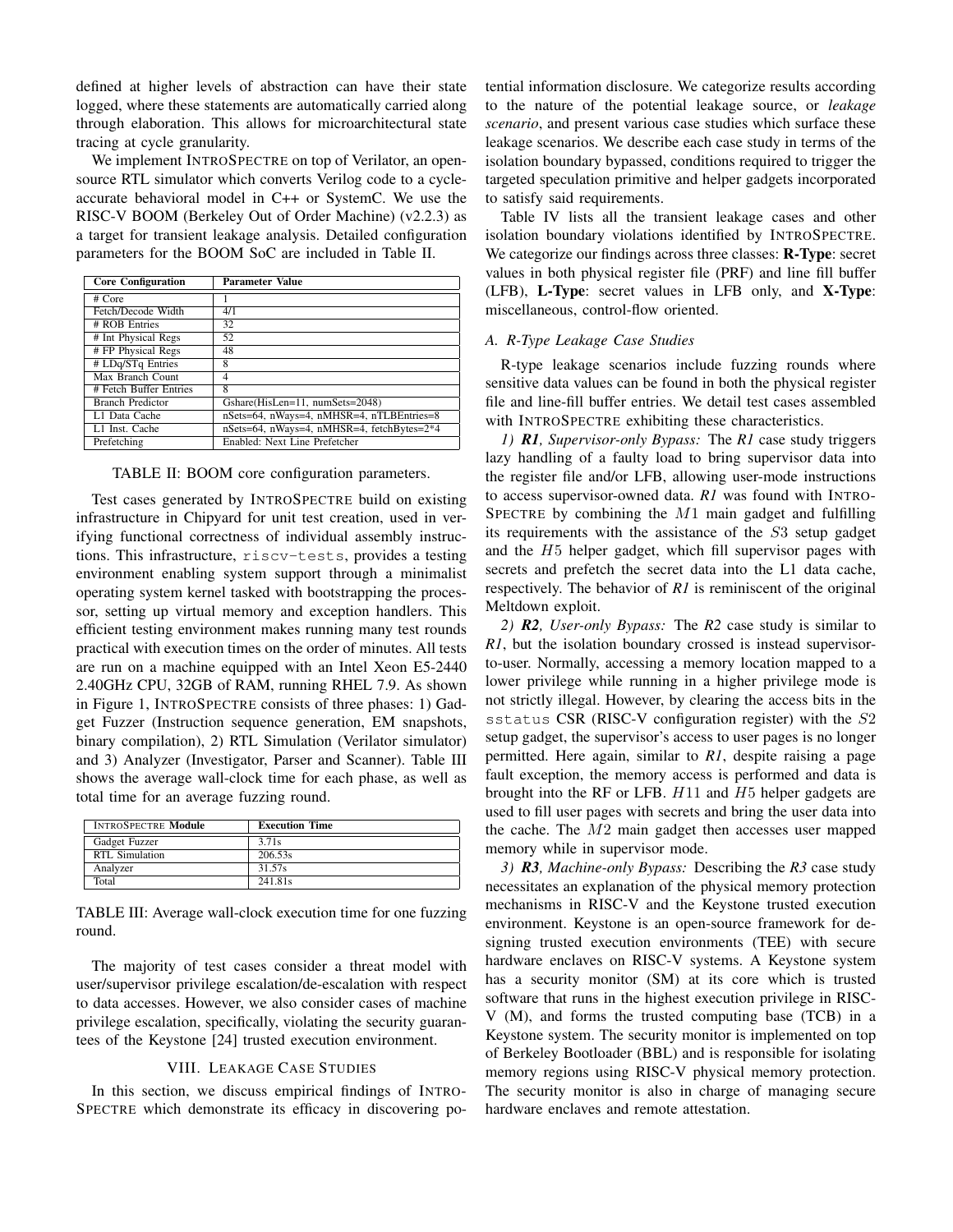|           | Secret Leakage Instances in the BOOM processor                                                                    | <b>Gadget Combination - Guided Fuzzing</b>                                                                                                                                                                                                                                                                                                                                                                                            |  |  |
|-----------|-------------------------------------------------------------------------------------------------------------------|---------------------------------------------------------------------------------------------------------------------------------------------------------------------------------------------------------------------------------------------------------------------------------------------------------------------------------------------------------------------------------------------------------------------------------------|--|--|
| R2        | R1   Supervisor-only bypass<br>User-only bypass                                                                   | S3, H2, H <sub>26</sub> , H <sub>103</sub> , H <sub>74</sub> , H <sub>83</sub> , M <sub>12</sub><br>$H1, H4_8, H11_4, S2, H1, H5_3, H10_1, H7_2, H8_1, M2_5$                                                                                                                                                                                                                                                                          |  |  |
| R3        | Machine-only bypass                                                                                               | S4, H3, H5 <sub>7</sub> , H10 <sub>2</sub> , H7 <sub>1</sub> , H8 <sub>2</sub> , M13 <sub>8</sub>                                                                                                                                                                                                                                                                                                                                     |  |  |
| R4        | Reading from invalid user pages regardless of permission bits                                                     | H1, H45, H11 <sub>1</sub> , H9, S1, M6 <sub>0-64</sub> , M10 <sub>10</sub> , H7 <sub>3</sub> , H8 <sub>2</sub> , M5 <sub>128-192</sub> , H6 <sub>1</sub> , H7, M10 <sub>4</sub> , M3 <sub>15</sub> , H10 <sub>3</sub> , M8,<br>H1, M11                                                                                                                                                                                                |  |  |
| R5        | Reading from user pages without read permission                                                                   | H1, H4 <sub>3</sub> , H11 <sub>8</sub> , H9, S1, M6 <sub>192-256</sub> , H1, H4 <sub>3</sub> , M5 <sub>64-96</sub> , H11 <sub>5</sub> , M4 <sub>2</sub> , M9 <sub>4</sub> , H7 <sub>1</sub> , M10 <sub>10</sub> , H1, H4 <sub>4</sub> ,<br>$H11_3$ , S1, M6 <sub>160-192</sub> , M9 <sub>3</sub> , M5 <sub>192-224</sub> , H7 <sub>6</sub> , M10 <sub>8</sub>                                                                         |  |  |
|           | R6 Reading from user pages with access and dirty bits off                                                         | H1, H4 <sub>1</sub> , H1 <sub>1</sub> , H5 <sub>4</sub> , H10 <sub>2</sub> , M5 <sub>32-64</sub> , H9, S1, M6 <sub>32-96</sub> , H7 <sub>3</sub> , M10 <sub>5</sub> , M5 <sub>0-16</sub><br>H1, H4 <sub>2</sub> , H11 <sub>6</sub> , S1, M6 <sub>80-160</sub> , M9 <sub>3</sub> , M5 <sub>32-96</sub> , H7 <sub>4</sub> , H8 <sub>2</sub> , M10 <sub>1</sub> , H1, S1, M6 <sub>64-256</sub> , H7 <sub>3</sub> , M5 <sub>16-64</sub> , |  |  |
| R7        | Reading from user pages with access bit off                                                                       | $\bf M10s$                                                                                                                                                                                                                                                                                                                                                                                                                            |  |  |
|           | R8 Reading from user pages with dirty bit off                                                                     | H1, H4 <sub>4</sub> , H1 <sub>1</sub> , S <sub>1</sub> , M <sub>632-48</sub> , H <sub>52</sub> , H <sub>71</sub> , M <sub>10</sub> <sub>2</sub> , M <sub>10</sub> <sub>9</sub>                                                                                                                                                                                                                                                        |  |  |
| L1        | Leaking page table entries through LFB                                                                            | H1, H46, H114, M8, H9, S1, M6 <sub>128-160</sub> , H5 <sub>7</sub> , H7 <sub>4</sub> , M10 <sub>3</sub> , H1, H4 <sub>8</sub> , M4 <sub>6</sub> , H9, S1, M6 <sub>64-160</sub> , H5 <sub>3</sub> ,<br>$M12_{0.48}$                                                                                                                                                                                                                    |  |  |
| L2        | using prefetcher                                                                                                  | Leaking secrets of a page without proper permissions in LFB by $H1, H43, H11, H45, H73, M37, M11_{12}$ , H9, S1, M6 <sub>192-256</sub> , H7 <sub>1</sub> , M5 <sub>16-64</sub> , H1, H5 <sub>8</sub> ,<br>$H10_2$ , M12 <sub>32-64</sub> , H1, M4 <sub>3</sub> , H5 <sub>2</sub> , H7 <sub>3</sub> , M10 <sub>4</sub> , H5 <sub>2</sub> , M11 <sub>5</sub>                                                                            |  |  |
| L3        | Leaking supervisor secrets after handling an exception through<br>LFB                                             | <b>S3</b> , H2, M9 <sub>5</sub> , H1, H4 <sub>6</sub> , M5 <sub>64-128</sub> , <b>H9</b> , S1, S3, M6 <sub>64-128</sub> , H7 <sub>6</sub> , H8 <sub>2</sub> , M4 <sub>1</sub> , M12 <sub>0-16</sub> , H1, H11 <sub>3</sub> , M5 <sub>0-32</sub>                                                                                                                                                                                       |  |  |
|           | X1 Jump to an address and execute the stale value<br>Speculatively execute supervisor-code/inaccessible-user-code | H1, H43, H112, H71, M97, H1, H44, H73, H62, H104, M313                                                                                                                                                                                                                                                                                                                                                                                |  |  |
| X2        | while in user mode                                                                                                | S3, H2, H5 <sub>6</sub> , H7 <sub>2</sub> , H <sub>61</sub> , M <sub>31</sub> , H <sub>1</sub> , H <sub>43</sub> , H <sub>11</sub> , H <sub>7</sub> , H <sub>71</sub> , H <sub>62</sub> , H <sub>103</sub> , M <sub>15<sub>2</sub>, M<sub>2</sub>, M<sub>14</sub></sub>                                                                                                                                                               |  |  |
|           | Secret Leakage Instances in the BOOM processor<br>Rnd1 Supervisor-only bypass (Secret only in LFB)                | <b>Gadget Combination - Unguided Fuzzing</b><br>H1, H2, M9 <sub>5</sub> , S3, M11 <sub>3</sub> , M10 <sub>4</sub> , H7 <sub>3</sub> , M1 <sub>7</sub> , M4 <sub>1</sub> , S1                                                                                                                                                                                                                                                          |  |  |
|           | Rnd2 Supervisor-only bypass (Secret only in LFB)                                                                  | H6, M10 <sub>4</sub> , H10 <sub>4</sub> , S3, H2, M12 <sub>16-32</sub> , H9, M11 <sub>6</sub> , H <sub>5</sub> <sub>3</sub> , H10                                                                                                                                                                                                                                                                                                     |  |  |
|           | Rnd3 Supervisor-only bypass (Secret only in LFB)                                                                  | M15 <sub>1</sub> H2, H11 <sub>5</sub> , M8, M3 <sub>2</sub> , M2 <sub>6</sub> , S3, M10 <sub>8</sub> , M5 <sub>224-256</sub> , H4 <sub>8</sub>                                                                                                                                                                                                                                                                                        |  |  |
|           |                                                                                                                   |                                                                                                                                                                                                                                                                                                                                                                                                                                       |  |  |
|           |                                                                                                                   | TABLE IV: Secret leakage scenarios and the gadget combinations that triggered them. The main gadget responsible for the<br>leakage is highlighted in bold. The subscript number for each gadget represents the permutation ID.                                                                                                                                                                                                        |  |  |
|           |                                                                                                                   |                                                                                                                                                                                                                                                                                                                                                                                                                                       |  |  |
|           |                                                                                                                   |                                                                                                                                                                                                                                                                                                                                                                                                                                       |  |  |
|           | <b>Post-simulation Analysis</b>                                                                                   | only memory, where the entire security monitor address range                                                                                                                                                                                                                                                                                                                                                                          |  |  |
| x80000000 | Memory                                                                                                            | already meets this requirement.                                                                                                                                                                                                                                                                                                                                                                                                       |  |  |
|           | LineBufferEntry [2]                                                                                               |                                                                                                                                                                                                                                                                                                                                                                                                                                       |  |  |
|           | <b>PMP</b> [0]<br><b>Security Monitor</b><br>ineBufferEntry [3] =                                                 | INTROSPECTRE primes the machine-only memory by stor-                                                                                                                                                                                                                                                                                                                                                                                  |  |  |
|           | LineBufferEntry [4] =<br>LineBufferEntry [5] =<br>Filtered Exe Log<br>$C$ vcle #N<br>neBufferEntry [6]            | ing different secret values throughout the security monitor ad-<br>dress range using the S4 setup gadget. According to Keystone                                                                                                                                                                                                                                                                                                       |  |  |
|           |                                                                                                                   |                                                                                                                                                                                                                                                                                                                                                                                                                                       |  |  |

TABLE IV: Secret leakage scenarios and the gadget combinations that triggered them. The main gadget responsible for the leakage is highlighted in bold. The subscript number for each gadget represents the permutation ID.



Fig. 7: a) Memory layout of security monitor-enabled bootloader. b) SM secrets show up in PRF and LFB in post-simulation analysis.

According to the RISC-V Privileged ISA [50], the RISC-V physical memory protection (PMP) unit provides a set of CSRs to specify physical memory access privileges (read, write, execute) for each physical memory region. Using PMP control and status registers, the security monitor divides the memory into two parts at boot time, as illustrated in Figure 7. The first PMP entry CSR configured by the security monitor sets its own address range with all permissions turned off (all bits set to 0). The last PMP entry CSR is configured to grant full permissions for the remainder of the memory space (bits set to 1). This setup allows the OS access to all of memory, with the exception of memory belonging to the security monitor.

The test sequence responsible for leakage scenario *R3* passes fuzzer selected instructions as the payload to the bootloader, which is enhanced with a security monitor, to be executed in supervisor mode. Enclave creation is not part of the test sequence because the goal is to bypass machine-

INTROSPECTRE primes the machine-only memory by storing different secret values throughout the security monitor address range using the S4 setup gadget. According to Keystone security assumptions, this region should not be accessible by processes in user or supervisor mode. However, INTROSPEC-TRE was able to produce test cases showing machine-mode secrets in the LFB, PRF and write-back buffer. Analyzing the test sequence, we determined this was accomplished by the M13 main gadget executing in supervisor mode. M13 accessed security monitor memory (protected by RISC-V PMP), which raised a Load Access Fault exception. However, the memory request was not squashed, and the secret value was eventually accessed–finding its way through to the LFB (if not cached) or PRF (if cached by the  $H5$  helper gadget).

*4) R4-R8, Leaking Inaccessible Data:* Case studies *R4- R8* include scenarios where user pages are accessed by usermode processes, but without proper access permissions. IN-TROSPECTRE first fills user pages with secret values using the H11 helper gadget and then changes the permission bits of those pages with the  $M6$  main gadget. The permissions change requires higher privilege execution and the S1 setup gadget is used to accomplish this. Finally, main gadgets such as M10, M12, and M5 are used to perform various loads to different pages with different permission bits, in an effort to increase the odds of discovering potential leakage. The cause of leakage in this scenario is similar to *R1*, where the memory request is not canceled despite raising an exception.

As a concrete example, in the *R4* case study, secrets reside in an invalid user page and can be leaked through the LFB and PRF. Normally, when the valid bit of a page is clear the page should not be accessible to any privilege level, regardless of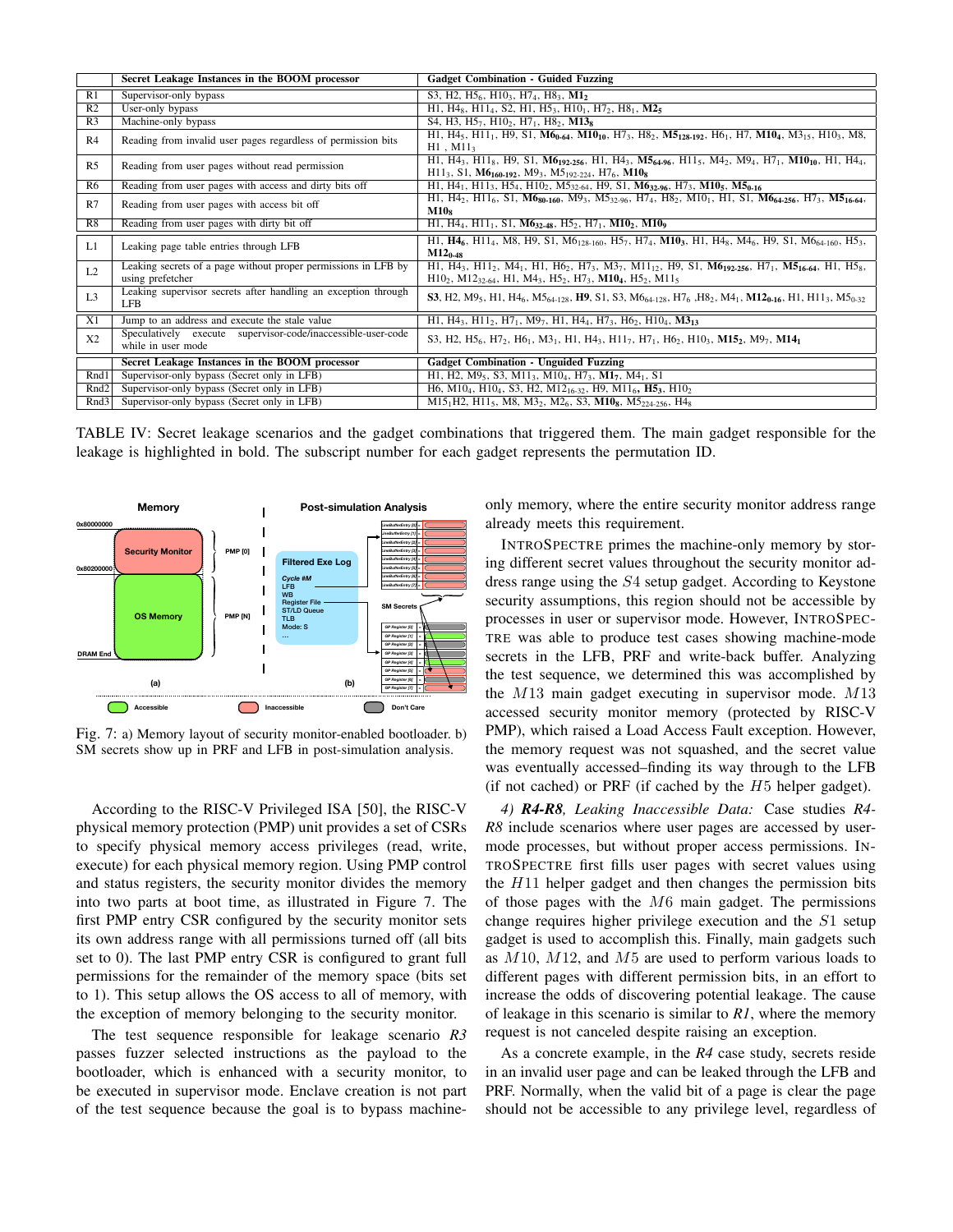other permission bits in the PTE. However, we have observed that contents of an invalid user page is leaked to the LFB and register file even though the access instruction raises a page fault exception.

The same behavior can be found in case studies *R8*, *R7*, *R6* and *R5* where user pages have dirty bits cleared, access bits cleared, both access and dirty bits cleared, or lack read permissions, respectively. Accessing pages with the criteria outlined for case studies *R4-R8* raises a page fault exception, but the data is retrieved before the offending instructions are squashed. We have used the *FuzzPermissionBits* M6 main gadget to cover all possible combinations of user page permission bits.

# *B. L-Type Leakage Case Studies*

L-type leakage scenarios include fuzzing rounds where secret values can be observed in line fill buffer entries but did not make their way through the register file. Note that the line fill buffer interfaces between caches, and, while not directly accessible by the user, it has been shown to be vulnerable to side channel leakage [38].

*1) L1, Leaking PTE through LFB:* In the *L1* case study, INTROSPECTRE captured page table entries in the LFB while running in user mode. Page table entries are part of supervisor memory, which should be protected from user mode instructions. On every TLB miss, which may be added to the test sequence with the  $H_4$  helper gadget, an internal cache request to the address of the root page table is performed to retrieve the correct mapping (if available). If this cache request misses in the L1D, the LFB gets filled with the entire line of PTEs in the next few cycles. The prefetcher can also exacerbate this situation by prefetching the next line and bringing it to the LFB, exposing additional PTEs.

*2) L2, Leaking from Prefetcher to LFB:* The *L2* case study reveals that hardware prefetchers can introduce potential sources of leakage. Normally, accessing page boundarystraddling addresses of a user page with proper permissions is legal. However, if inaccessible user pages (created by fuzzing page permission bits with main gadget *M6*) are located right after an accessible user page, we may have secrets of the inaccessible page leaked into the LFB. This can be triggered by accessing the boundary-straddling addresses of the accessible pages via torturous loads from the *M10* main gadget. As a simple example shown in Figure 8, if an access to address 0x5FF8 misses in the L1D, the prefetcher will request the next address, which falls within the boundary of the next (inaccessible) page. As a result, secret values from page 0x6000 will be brought into the LFB. **Line 1.0 Line 1.0 Line 1.0 Line 1.0 Line 1.0 Line 1.0 Line 1.0 Line 1.0 Line 1.0 Line 1.0 Line 1.0 Line 1.0 Line 1.0 Line 1.0 Line 1.0 Line 1.0 Line 1.0 Line 1.0 C C C C C C** *Line Constanting Constanting Constanting Constanting Constanting Constanting Constanting Constanting Constanting Constanting Constanting Constanting Constanting Constanting Constanting Constanting Constanting Constanting Line in fill to the control in the fill to the control in the time simple shown in Figure 8. At a result in the fig. 9. Instruction in the fill to the process of the same shown to be vulnerable to the processor relocation LineBulge Cast*<br> **LineBulge Cast and the Control of the UFC in the Control of the system case in the CNO that the line<br>** *LineBulge the* **FFFF. In the L***I* **case study, Figure 9). INTROSECTING<br>** *LineBulge LineBulge 1. The Line Conduct And While not directly* before changing the exemption and the processor reloads the propertion and the processor reloads the properties in the LI and supervisor memory back the properties in the LFB while of *L* page table entries in the LFB while of these loads from su<br>ge table entries are part of supervisor As a result, the LFB ge<br>protected from user mode instructed in memory locations the<br>last such any be added to the test *Line is* the term of the control of the control of the control of the control of the control of the control of the control of the metal in the entire in entire in entire is execution privilege is respective to the filled *LineBurge Constrainty and the CHT and the CHT and the DHT and the DHT Leakage Case are prefetcher to LFB: The L2 case C. X-Type Leakage Case are prefetcher to LFB: The L2 case C. X-Type Leakage Case are prefetchers can i LineBufferting* **Example 10** CHERENT THE LANDS (The USE of the USE of the USE of the USE of the USE of the USE of the USE of the USE of the USE of the USE of the USE of the USE of the USE of the USE of the USE of the USE raccessible user pages (created by TRE demonstrates that c<br>bits with main gadget  $M6$ ) are located PC value, if there is an<br>e user page, we may have secrets address as the PC. This<br>leaked into the LFB. This can be<br>he boun Fraction 11 and 12 and 12 and 12 and 12 and 12 and 12 and 12 and 12 and 12 and 12 and 12 and 12 and 12 and 12 and 12 and 12 and 12 and 12 and 12 and 12 and 12 and 12 and 12 and 12 and 12 and 12 and 12 and 12 and 12 and 12

*3) L3, Exception Handler Leakage:* Case study *L3* demonstrates possible leakage on exception handler exit. When an<br>exception is raised while executing in user mode (e.g executing<br>*H9*, *H4* helper gadgets), execution privilege is changed to<br>the differently [12] = 0x00000000000 exception is raised while executing in user mode (e.g executing *H9, H4* helper gadgets), execution privilege is changed to supervisor mode to handle this exception. Before executing *fferEntry [13]* **= 0x0000000000000000** the exception handler code, the processor stores the values of general purpose registers in supervisor memory (Trap Entry in Figure 9). After the handler has finished execution and dinedletter this exception. Before executing<br>code, the processor stores the values of<br>ers in supervisor memory (Trap Entry Fig. 10: In the **L3**, Exception and the handler has finished execution and and the LFB in cyclosity Fig. 10: In the L3, Exception 2.5 in supervisor memory (Trap Entry Fig. 10: In the L3, Exception 2.5 in supervisor memory (Trap Entry Fig. 10: In the LFB in cyclical execution and  $\frac{1}{2}$  end up in the LFB in cyclical e



Fig. 8: Illustration of accesses straddling two memory pages with different permissions.



Fig. 9: Instructions executed to handle an exception.

**STORE x11,11\*REGBYTES(sp) STORE ASSETT AND THE CONSERVANCE CONSERVANCE CONSERVANCE CONSERVANCE CONSERVANCE CONSERVANCE CONSERVANCE CONSERVANCE CONSERVANCE CONSERVANCE CONSERVANCE CONSERVANCE CONSERVANCE CONSERVANCE CONSERVANCE CONSERVANCE CONSERVA STORE 13,133\*REGBY 138, 137,13\*REGBY (137,13\*REGBY)**<br> **STORE CONSECT (28)** (138, 137,13\*REGBY) (The execution privilege back to user mode, and start-<br>
The execution privilege back to user mode, and start-<br>
SPECTRE produce **STORE AN EXAMPLE 1992 SET AN EXAMPLE 1993 SET AN EXAMPLE TO AN EXAMPLE THE CONSULTER POWER TO THE CONSULTER POWER (FOR THE POWER CONSULTER POWER CONSULTER POWER (FOR THE POWER CONSULTER POWER CONSULTER POWER (FOR THE SPEC** LOAD x11, 11-**REGITTES**(a0)<br>
LOAD x11, 12-REGITTES(a0)<br>
LOAD x13, 12-REGITTES(a0)<br>
LOAD x13, 12-REGITTES(a0)<br>
LOAD x13, 13-REGITTES(a0)<br>
TOAD x13, 13-REGITTES(a0)<br>
TO handle an exception.<br>
Tivilege back to user mode,<br>
y s LOAD x12, 12\* **LOAD x12, 12.3**<br>
LOAD x13, 12\* **REGONTER** (a0)<br>
LOAD x13, 12\* **REGONTER** (a0)<br> **LOAD x13, 12\* REGONTER** (a0)<br> **LOAD x15, 12\* REGONTER** (b)<br> **LOAD x15, 12\* REGONTER** (b)<br> **LOAD x15, 12\* REGONTER** (b)<br> **LOCAD** LOAD x13, 13+ **LOAD x15, 13+ 200**<br>
LOAD x13, 13+ **LOAD x15, 13+ <b>LOAD x15, 13+** <br>
LOAD x13, 13+ **REGBYTES(a0)** <br>
(b) handle an exception.<br>
Tivilege back to user mode,<br>
y stored register values from<br>
egisters (Pop Trap Fra before changing the execution privilege back to user mode, the processor reloads the previously stored register values from supervisor memory back to the registers (Pop Trap Frame in Figure 9). INTROSPECTRE produced test cases in which some of these loads from supervisor memory miss in the cache. As a result, the LFB gets filled with supervisor data residing in memory locations that fall in the same cache line as the stored register values. Figure 10 illustrates such a scenario. While entries *LFB[0–5]* contain the saved registers, *LFB[6]* and *LFB[7]* contain supervisor data. In other words, this secret data is brought into the LFB and remains there even after the execution privilege is reverted back to user mode. This effect is again amplified by the prefetcher, which fetches the next line into the LFB bringing supervisor data to *LFB[8–15]*. **LineBurform (1) LineBurform (0) LineBurform (0) LineBurger**<br> **LineBurger Contains (0) LineBurger Contains (0) LineBurger Contains (0) Contains (0) Contains (0) Contains (0) Contains (0) Contains (0** *LineBubroons C* (*Line Mode*<br> **Line Andrea Line Control C** (*Line Mode*<br> **Line Control C** (*Line Line Andrea Co*)<br> **Line Control C** (*Line Andrea Co*)<br> **Line Control C** (*C*) Trap Frame in<br>
Est cases in which so *LineBurger Contents (a)*<br> *LineBurger Cool*<br> *LineBurger Cool*<br> *LineBurger Cool*<br> *LineBurger Cool*<br> *LineBurger Cool*<br> *LineBurger Cool*<br>
<br> *LineBurger Cool Trap Frame in*<br> *LineBurger Cool Trap Frame in*<br> *LineBurger C LineBufferFring*(as)<br> *LineBufferFring*<br> *LineBufferFring*<br> **LineBurger values from**<br> **COV** Trap Frame in<br>
Est cases in which some<br>
ory miss in the cache.<br>
supervisor data residing<br>
same cache line as the<br>
supervisor data **LineBu/fireFirly (0)**<br> **LineBu/fireFirly (0)**<br> **LineBu/fireFirly (0)**<br> **LineBu/fireFirly (0)**<br> **LineBu/fireFirly (0)**<br> **LineBu/fireFirly (0)**<br> **LineBu/fireFirly (0)**<br> **LineBu/fireFirly (0)**<br> **LineBu/fireFirly (0)**<br> **LineB** *LineBufferEntry [5]* **= 0x0000000000005660**

#### *C. X-Type Leakage Case Studies*

X-type leakage scenarios exhibit speculative control-flow hijacking and the influence of indirect branch targets.

*1) X1, Execute Stale PC:* In this case study, INTROSPEC-TRE demonstrates that control logic can proceed with a stale PC value, if there is an outstanding store request to the same address as the PC. This behavior was revealed by the M3



*fferEntry [14]* **= 0x7777777777777777** *ferthry [15]* = 1 **0x777777777777777**<br>ge, supervisor secrets<br>t, the prefetcher brings<br>? LFB. Fig. 10: In the L3, Exception Handler Leakage, supervisor secrets end up in the LFB in cycle M. In cycle M+K, the prefetcher brings an entire cache line of supervisor data into the LFB.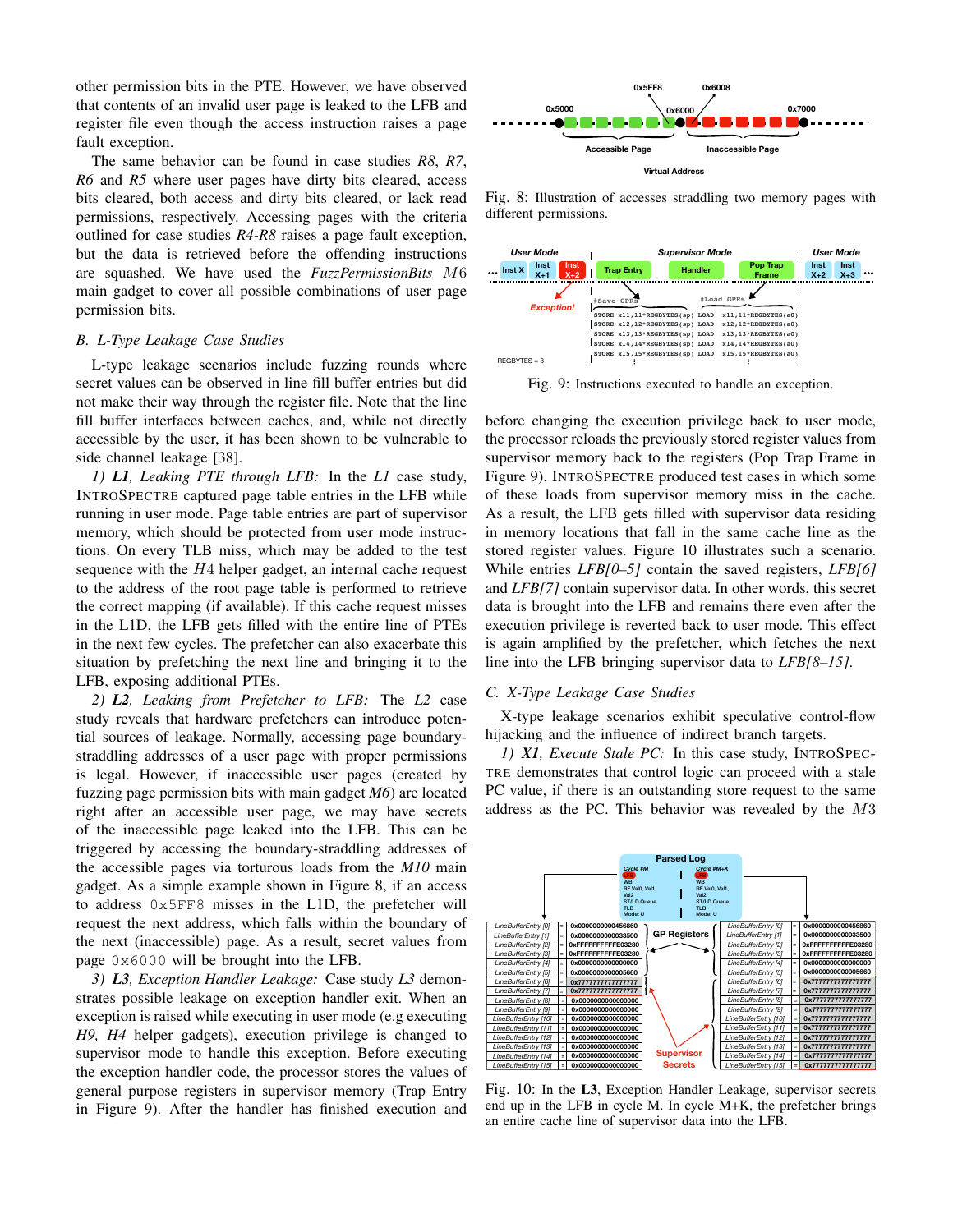|                                       |    | <b>Main Gadgets</b> |                |               |                |    |                |           |    |     |     |     |     |     |     |                                                  |
|---------------------------------------|----|---------------------|----------------|---------------|----------------|----|----------------|-----------|----|-----|-----|-----|-----|-----|-----|--------------------------------------------------|
| <b>Isolation</b><br><b>Boundaries</b> | M1 | M <sub>2</sub>      | M <sub>3</sub> | $\mathbf{M}4$ | M <sub>5</sub> | M6 | M <sub>7</sub> | <b>M8</b> | M9 | M10 | M11 | M12 | M13 | M14 | M15 | <b>Leakage Type</b><br>Identified                |
| $U \longrightarrow S$                 |    |                     |                |               |                |    |                |           |    |     |     |     |     |     |     | R <sub>1</sub> , L <sub>1</sub> , L <sub>3</sub> |
| $S \longrightarrow U$                 |    |                     |                |               |                |    |                |           |    |     |     |     |     |     |     | R <sub>2</sub>                                   |
| $II \longrightarrow II^*$             |    |                     |                |               |                |    |                |           |    |     |     |     |     |     |     | R <sub>4</sub> -R <sub>8</sub> , L <sub>2</sub>  |
| $U/S \longrightarrow M$               |    |                     |                |               |                |    |                |           |    |     |     |     |     |     |     | R <sub>3</sub>                                   |

TABLE V: Coverage of leakage across multiple isolation boundaries - (U)ser, (S)uperviser, (M)achine - types of leakage found, and main gadgets used in the fuzzing rounds that revealed the leakage. Arrows represent the execution privilege of main gadget (left) and privilege level of accessed memory (right).



Fig. 11: a) Required setup for Meltdown-JP. b) Timeline of instruction execution.

main gadget. Figure 11 shows a "User Address X" located in a user page with full permissions. This address is primed with the assistance of the  $H6$  helper gadget, but it is not present in the cache. Also, the virtual-to-physical mapping for this user page is available in the ITLB but not in the DTLB. With this setup, a jump instruction to "User Address X" that immediately follows a store to the same address, would resolve faster than the store. As a result, the PC is loaded with the stale "Value Y" and the control-flow of the program is changed. Importantly, the addresses of the jump and store are not disambiguated, so no conflict is detected and no exception will be raised.

*2) X2, Illegal Speculative Control-Flow:* The *X2* case study executes supervisor code speculatively from user mode. The requirement for this test is to have the supervisor address in the instruction cache. By performing a jump to this S-mode address, the processor assigns an ROB entry for the instruction and raises an instruction page fault exception as soon as the instruction is added to the ROB. Although the instruction never executes and subsequent instructions are also not assigned resources, it may still leak information about the instruction type in supervisor code.

#### *D. Guided and Unguided Fuzzing*

In order to demonstrate the importance of guided fuzzing, we also examined INTROSPECTRE with the Execution Model removed. In this experiment we generate 100 fuzzing rounds in which gadgets are randomly chosen from our pool of gadgets, with randomly assigned configuration parameters. Each fuzzing round includes 10 gadgets. We find that, out the 100 rounds, 3 rounds reveal the "Supervisor-only bypass" leakage instance (*Rnd1–Rnd3* in Table IV), however the leakage is only observed in the line fill buffer, with the secret value not reaching the register file. Overall, the random pick of gadgets is much less effective at identifying new leakage, with 1 leakage type out of 100 runs, compared to the 13 distinct leakage scenarios for roughly the same number of fuzzing rounds, with the INTROSPECTRE guided process.

# *E. Coverage Analysis and Discussion*

We examine the coverage of INTROSPECTRE along four dimensions:

*1) Coverage of Microarchitectural Structures:* INTRO-SPECTRE can track all microarchitecturally accessible storage elements. In our implementation we record all structures that could possibly be a leakage source. From this perspective, INTROSPECTRE can guarantee full coverage of all microarchitectural storage elements.

*2) Coverage of Isolation Boundaries:* We enumerate all possible combinations of isolation boundaries that could be vulnerable to Meltdown-type attacks. Table V shows all possible accesses across isolation boundaries. We show the main gadgets that exercise those accesses and the instances in which possible leakage was identified. We can see that the INTROSPECTRE gadgets cover accesses across all possible isolation boundaries.

*3) Gadgets Coverage:* Gadgets implement kernels from known attacks, speculation primitives, memory access across isolation boundaries, etc. As a proof-of-concept, we implement a subset of the known Meltdown-like attacks that are relevant to the BOOM architecture. This set can be expanded to more attacks, other speculation primitives, etc. The set of gadgets cannot be guaranteed to be complete, as there are simply too many degrees of freedom.

To increase the probability of discovering new attacks or new variants, most gadgets are parametrized, adding another dimension to the fuzzing space. In most cases these parameters can be enumerated to ensure complete coverage of each parameter value. The permutation metric in Table I shows the number of variants for each gadget class. Examples of gadget parameters include speculation primitives, access instructions, secret layouts, access permissions, etc. For example, the *STtoLD-Forwarding* (M5 in Table I) main gadget has 256 variants (permutations), as illustrated in Figure 12. For M5 we choose between four types of Load instructions, four types of Store instructions, four memory access granularities, and residency state in the L1D and line fill buffer (LFB).

In summary INTROSPECTRE looks for leakage in all relevant storage elements, supports accesses across all isolation boundaries and utilizes gadgets targeting all known Meltdownlike attacks, enhanced with hyperparameters to increase coverage to new variants.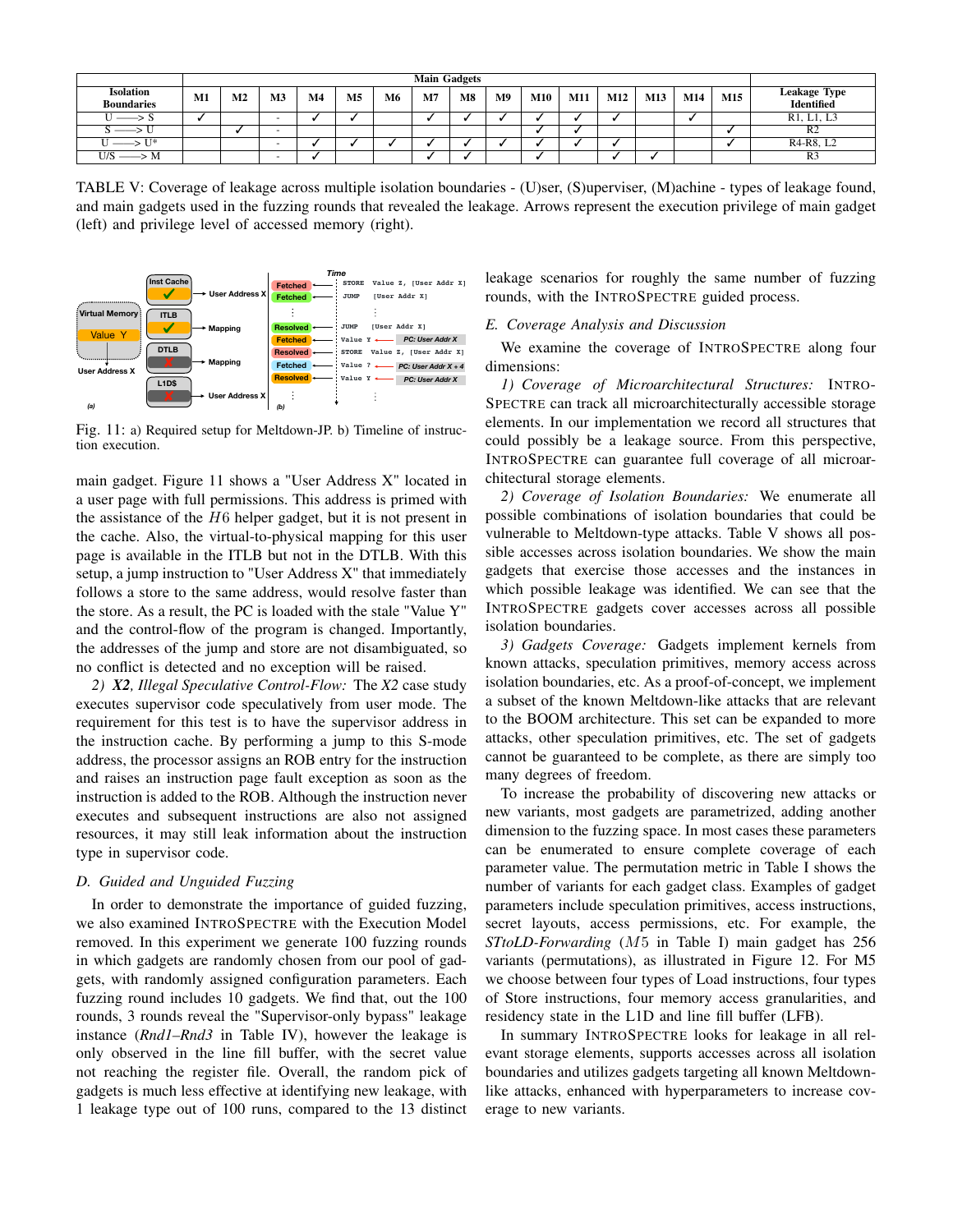

Fig. 12: Possible permutations for the M5 *STtoLD-Forwarding* gadget.

#### *F. False Positives and False Negatives*

False negatives can be examined along two dimensions: (1) Will INTROSPECTRE always flag secret leakage revealed by the fuzzer? The answer is yes. There are *no false negatives, if a secret leakage is triggered by the fuzzer*; and (2) will INTROSPECTRE discover all known and unknown Meltdownlike attacks? In terms of known Meltdown-like attacks, all relevant and applicable known attacks are covered. Also, hyperparameters increase INTROSPECTRE coverage of potential new variants. However, INTROSPECTRE cannot guarantee all Meltdown attacks will be discovered.

*fferent Load*  **FFRASH EVALUATION SURFACE CONTROLS (1998)**<br> **FFRASH EVALUATION SURFACE CONTROLS (2008) FFRASH EVALUATION SURFACE STORE 2008**<br> **FFRASH EVALUATION SURFACE CONTROLS (2008) FFRASH EXAMIN DEPARTEMENT A AND DESCRIPTION A C** False positives can similarly be examined along the following dimensions: (1) If INTROSPECTRE flags leakage in a structure, is it guaranteed to be a violation of an isolation boundary? The answer is yes. *There are no false positives for isolation boundary violations*. (2) Are all INTROSPECTREidentified leakage cases exploitable? The answer is no, because this depends on whether a covert channel can be open to leak that secret. Additional expert analysis will be required to ascertain if the leakage is exploitable. INTROSPECTRE will therefore have *false positives for exploitable attacks*.

#### IX. CONCLUSION

This paper presented INTROSPECTRE, a design verification framework for identifying transient execution leakage. We show that integrating INTROSPECTRE into the RTL design flow enables a systematic analysis of the entire microarchitectural state of complex processor designs. We integrated INTROSPECTRE with an RTL simulator and used it to perform transient leakage analysis on the open-source RISC-V BOOM processor. We identified 13 potential transient leakage scenarios, most of which had not been highlighted on this processor design before.

#### ACKNOWLEDGMENT

The authors would like to thank Matthew Fernandez and Yuan Xiao from Intel for advice and help with this work. We would also like to thank the anonymous ISCA reviewers for constructive and detailed feedback which helped us improve this paper.

#### **REFERENCES**

- [1] "Verilator SystemC Environment," Tech. Rep., https://veripool.org/papers/verilator\_systemperl\_nascug.pdf, [Online; accessed 6-May-2021].
- [2] S. Ainsworth and T. M. Jones, "Muontrap: Preventing cross-domain spectre-like attacks by capturing speculative state," in *ACM/IEEE 47th Annual International Symposium on Computer Architecture (ISCA)*, 2020, pp. 132–144.
- [3] A. C. Aldaya, B. B. Brumley, S. ul Hassan, C. Pereida García, and N. Tuveri, "Port contention for fun and profit," in *IEEE Symposium on Security and Privacy (SP)*, 2019, pp. 870–887.
- [4] A. Amid, D. Biancolin, A. Gonzalez, D. Grubb, S. Karandikar, H. Liew, A. Magyar, H. Mao, A. Ou, N. Pemberton, P. Rigge, C. Schmidt, J. Wright, J. Zhao, Y. S. Shao, K. Asanović, and B. Nikolić, "Chipyard: Integrated design, simulation, and implementation framework for custom socs," *IEEE Micro*, vol. 40, no. 4, pp. 10–21, 2020.
- [5] ARM, "Vulnerability of speculative processors to cache timing sidechannel mechanism," 2018, https://developer.arm.com/support/securityupdate, [Online; accessed 6-May-2021].
- [6] K. Barber, A. Bacha, L. Zhou, Y. Zhang, and R. Teodorescu, "Spec-Shield: Shielding speculative data from microarchitectural covert channels," in *28th International Conference on Parallel Architectures and Compilation Techniques (PACT)*, 2019, pp. 151–164.
- [7] A. Bhattacharyya, A. Sandulescu, M. Neugschwandtner, A. Sorniotti, B. Falsafi, M. Payer, and A. Kurmus, "SMoTherSpectre: Exploiting speculative execution through port contention," *arXiv preprint arXiv:1903.01843*, 2019.
- [8] J. V. Bulck, M. Minkin, O. Weisse, D. Genkin, B. Kasikci, F. Piessens, M. Silberstein, T. F. Wenisch, Y. Yarom, and R. Strackx, "Foreshadow: Extracting the keys to the Intel SGX kingdom with transient out-of-order execution," in *27th USENIX Security Symposium (USENIX Security 18)*, 2018, pp. 991–1008.
- [9] C. Canella, D. Genkin, L. Giner, D. Gruss, M. Lipp, M. Minkin, D. Moghimi, F. Piessens, M. Schwarz, B. Sunar, J. Van Bulck, and Y. Yarom, "Fallout: Leaking data on Meltdown-resistant CPUs," in *Proceedings of the ACM SIGSAC Conference on Computer and Communications Security (CCS)*. ACM, 2019.
- [10] C. Celio, P.-F. Chiu, B. Nikolic, D. A. Patterson, and K. Asanović, "BOOM v2: An open-source out-of-order RISC-V core," EECS Department, University of California, Berkeley, Tech. Rep. UCB/EECS-2017- 157, Sep 2017.
- [11] J. Demme, R. Martin, A. Waksman, and S. Sethumadhavan, "Sidechannel vulnerability factor: a metric for measuring information leakage," in *Proceedings of the 39th Annual International Symposium on Computer Architecture (ISCA)*, vol. 40, no. 3, 2012, pp. 106–117.
- [12] M. R. Fadiheh, J. Muller, R. Brinkmann, S. Mitra, D. Stoffel, and W. Kunz, "A formal approach for detecting vulnerabilities to transient execution attacks in out-of-order processors," in *57th ACM/IEEE Design Automation Conference (DAC)*, 2020, pp. 1–6.
- [13] B. Gras, C. Giuffrida, M. Kurth, H. Bos, and K. Razavi, "Absynthe: Automatic blackbox side-channel synthesis on commodity microarchitectures," in *Proceedings Network and Distributed System Security Symposium*, 2020.
- [14] D. Gruss, M. Lipp, M. Schwarz, R. Fellner, C. Maurice, and S. Mangard, "KASLR is dead: long live KASLR," in *International Symposium on Engineering Secure Software and Systems*. Springer, 2017, pp. 161– 176.
- [15] M. Guarnieri, B. Köpf, J. F. Morales, J. Reineke, and A. Sánchez, "Spectector: Principled detection of speculative information flows," in *IEEE Symposium on Security and Privacy*, 2020, pp. 160–178.
- [16] F. Haedicke, H. M. Le, D. Grosse, and R. Drechsler, "Crave: An advanced constrained random verification environment for SystemC," in *International Symposium on System on Chip (SoC)*, 2012, pp. 1–7.
- [17] J. Horn, "Speculative execution, variant 4: Speculative store bypass," 2018, https://bugs.chromium.org/p/project-zero/issues/detail?id=1528, [Online; accessed 6-May-2021].
- [18] Intel, "Intel analysis of speculative execution side channels," Intel, 2018, https://newsroom.intel.com/wp-content/uploads/sites/11/2018/01/Intel-Analysis-of-Speculative-Execution-Side-Channels.pdf, [Online; accessed 6-May-2021].
- [19] Intel, "Speculative execution side channel mitigations," Intel, 2018, https://software.intel.com/security-software-guidance/apiapp/sites/default/files/336996-Speculative-Execution-Side-Channel-Mitigations.pdf, [Online; accessed 6-May-2021].
- [20] K. N. Khasawneh, E. M. Koruyeh, C. Song, D. Evtyushkin, D. Ponomarev, and N. B. Abu-Ghazaleh, "SafeSpec: Banishing the spectre of a meltdown with leakage-free speculation," in *Proceedings of the 56th Annual Design Automation Conference*, 2019.
- [21] V. Kiriansky, I. Lebedev, S. Amarasinghe, S. Devadas, and J. Emer, "DAWG: a defense against cache timing attacks in speculative execution